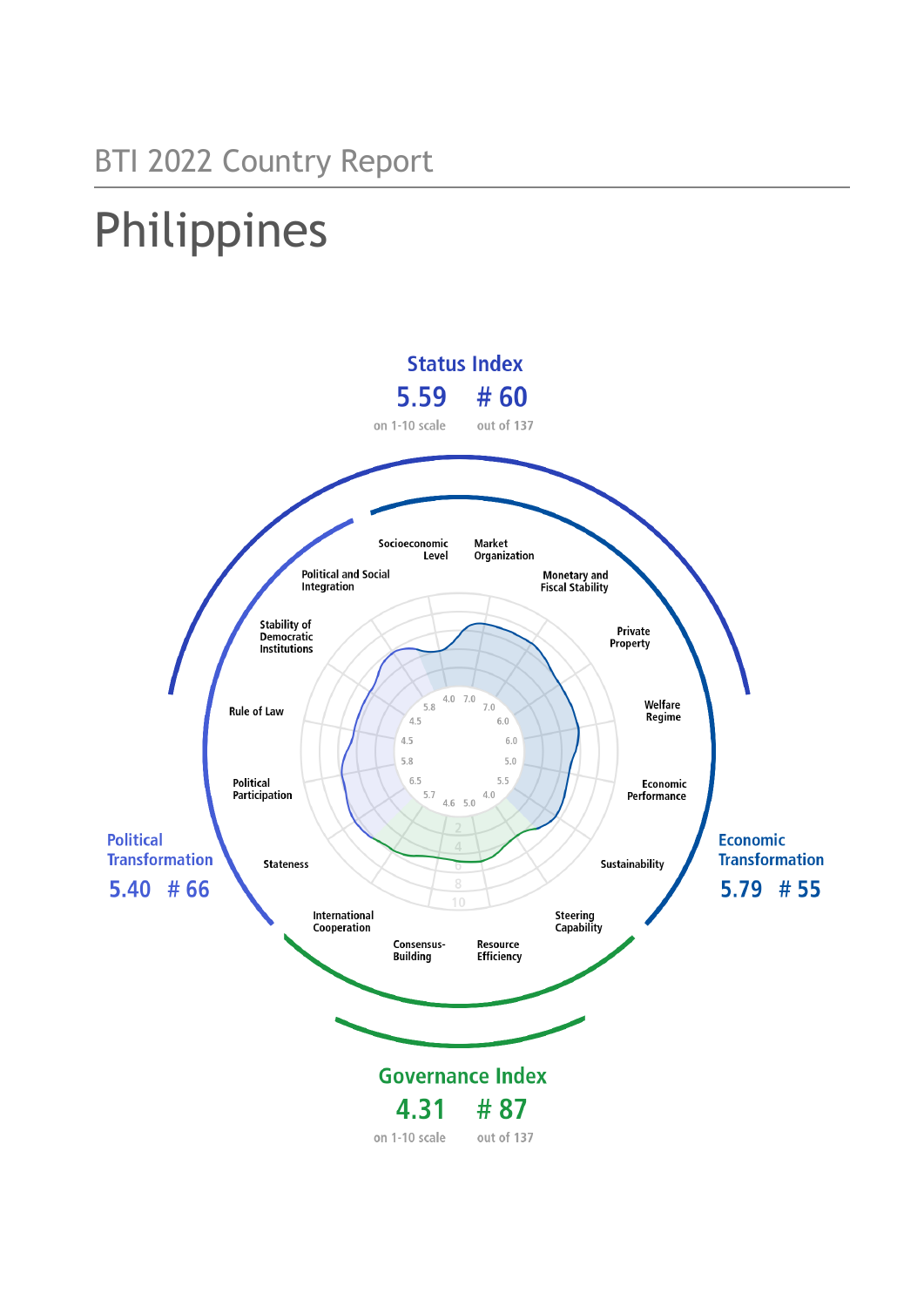This report is part of the **Bertelsmann Stiftung's Transformation Index (BTI) 2022**. It covers the period from February 1, 2019 to January 31, 2021. The BTI assesses the transformation toward democracy and a market economy as well as the quality of governance in 137 countries. More on the BTI at [https://www.bti-project.org.](https://www.bti-project.org/)

Please cite as follows: Bertelsmann Stiftung, BTI 2022 Country Report — Philippines. Gütersloh: Bertelsmann Stiftung, 2022.

This work is licensed under a **Creative Commons Attribution 4.0 International License**.

#### **Contact**

Bertelsmann Stiftung Carl-Bertelsmann-Strasse 256 33111 Gütersloh Germany

**Sabine Donner** Phone +49 5241 81 81501 sabine.donner@bertelsmann-stiftung.de

**Hauke Hartmann** Phone +49 5241 81 81389 hauke.hartmann@bertelsmann-stiftung.de

**Claudia Härterich** Phone +49 5241 81 81263 claudia.haerterich@bertelsmann-stiftung.de

#### **Sabine Steinkamp** Phone +49 5241 81 81507 sabine.steinkamp@bertelsmann-stiftung.de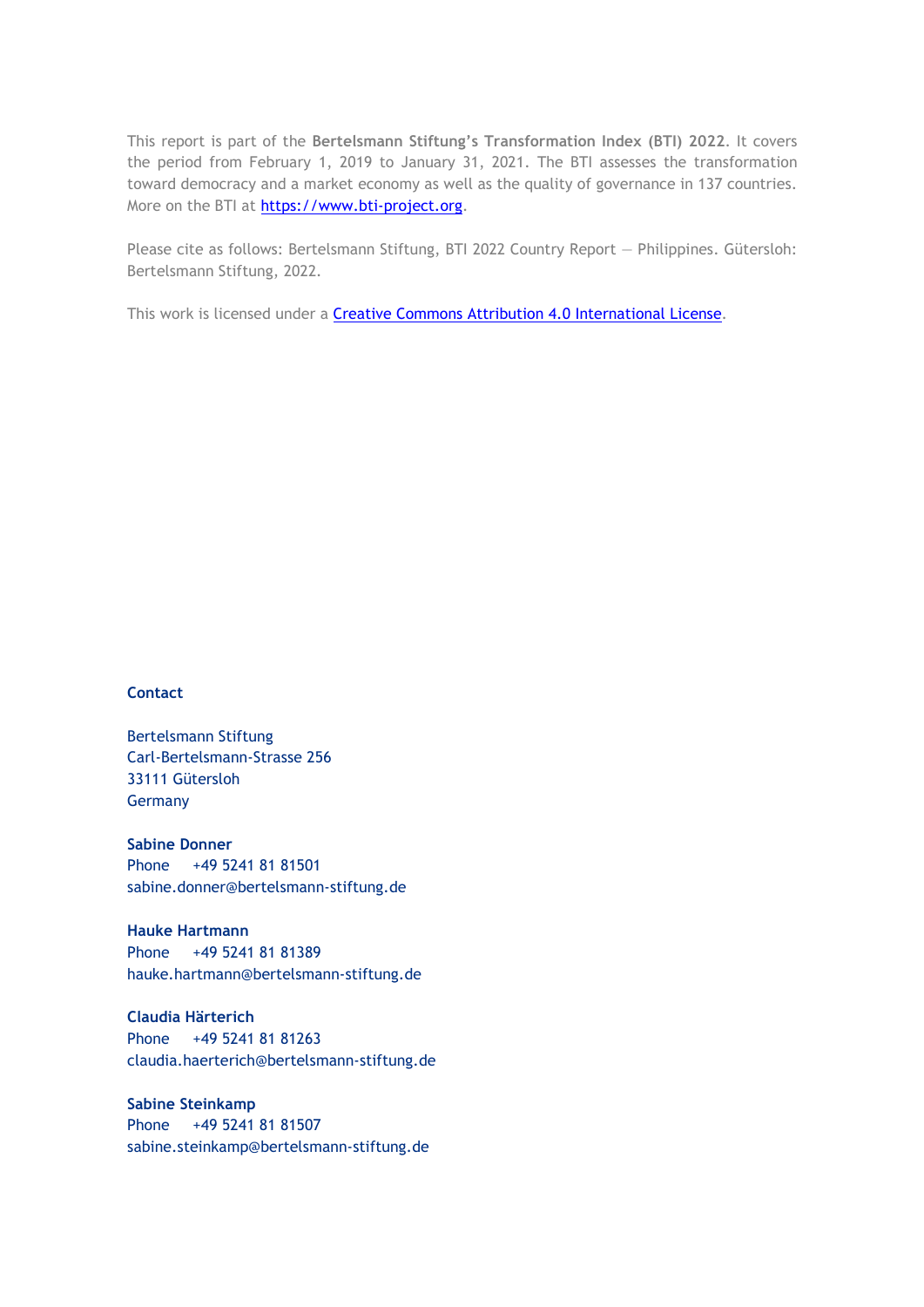#### **Key Indicators**

| Population               | M      | 109.6 | HDI                            | 0.718 | GDP p.c., PPP $\ S$          | 8390 |
|--------------------------|--------|-------|--------------------------------|-------|------------------------------|------|
| Pop. growth <sup>1</sup> | % p.a. | 1.3   | HDI rank of 189                | 107   | Gini Index                   | 42.3 |
| Life expectancy          | vears  | 71.2  | UN Education Index             | 0.678 | Poverty <sup>3</sup><br>$\%$ | 17.0 |
| Urban population %       |        | 47.4  | Gender inequality <sup>2</sup> | 0.430 | Aid per capita $\sqrt{5}$    | 8.4  |
|                          |        |       |                                |       |                              |      |

Sources (as of December 2021): The World Bank, World Development Indicators 2021 | UNDP, Human Development Report 2020. Footnotes: (1) Average annual growth rate. (2) Gender Inequality Index (GII). (3) Percentage of population living on less than \$3.20 a day at 2011 international prices.

## Executive Summary

The administration of current President Rodrigo Duterte, who has been in charge since mid-2016, has turned the Philippines into an increasingly authoritarian political system which still maintains a formal democratic shell. Presenting his rule as based on a law-and-order governance model, with drug users scapegoated for all social ills, Duterte has managed to increase his power by oppressing the opposition, and sidelining checks and balances. The legally questionable arrests of Senators de Lima and Trillanes, as well as the disputed removal of Chief Justice Sereno are cases in point.

Under Duterte human rights and civil liberties have declined dramatically. At the same time, the political influence of the military and the police has increased. The unrelenting and brutal campaign against drugs, often perpetrated by unidentified vigilante groups, has led to an erosion in the state's monopoly on the use of force. Freedom of speech and assembly have increasingly been reduced as opposition forces have faced harassment, and in several cases have been murdered by unidentified persons.

Despite the high support he continues to enjoy among the population and in the two chambers of Congress, President Duterte was not able to implement long-overdue reforms of the political system. The attempt to draft a new constitution and alter the political system of the Philippines by introducing federalism failed, because the president himself did not pursue it with utmost energy and political will.

The economic situation before the outbreak of the COVID-19 pandemic was solid but not great. GDP growth in 2019 was only 5.9% and was thus lower than in previous years (2018: 6.2%, 2017: 6.7%) and under the Aquino administration. The Duterte government has overseen no major changes in terms of economic policies in recent years and the promised building of infrastructure (e.g., roads, public transport and airports) has been sluggish.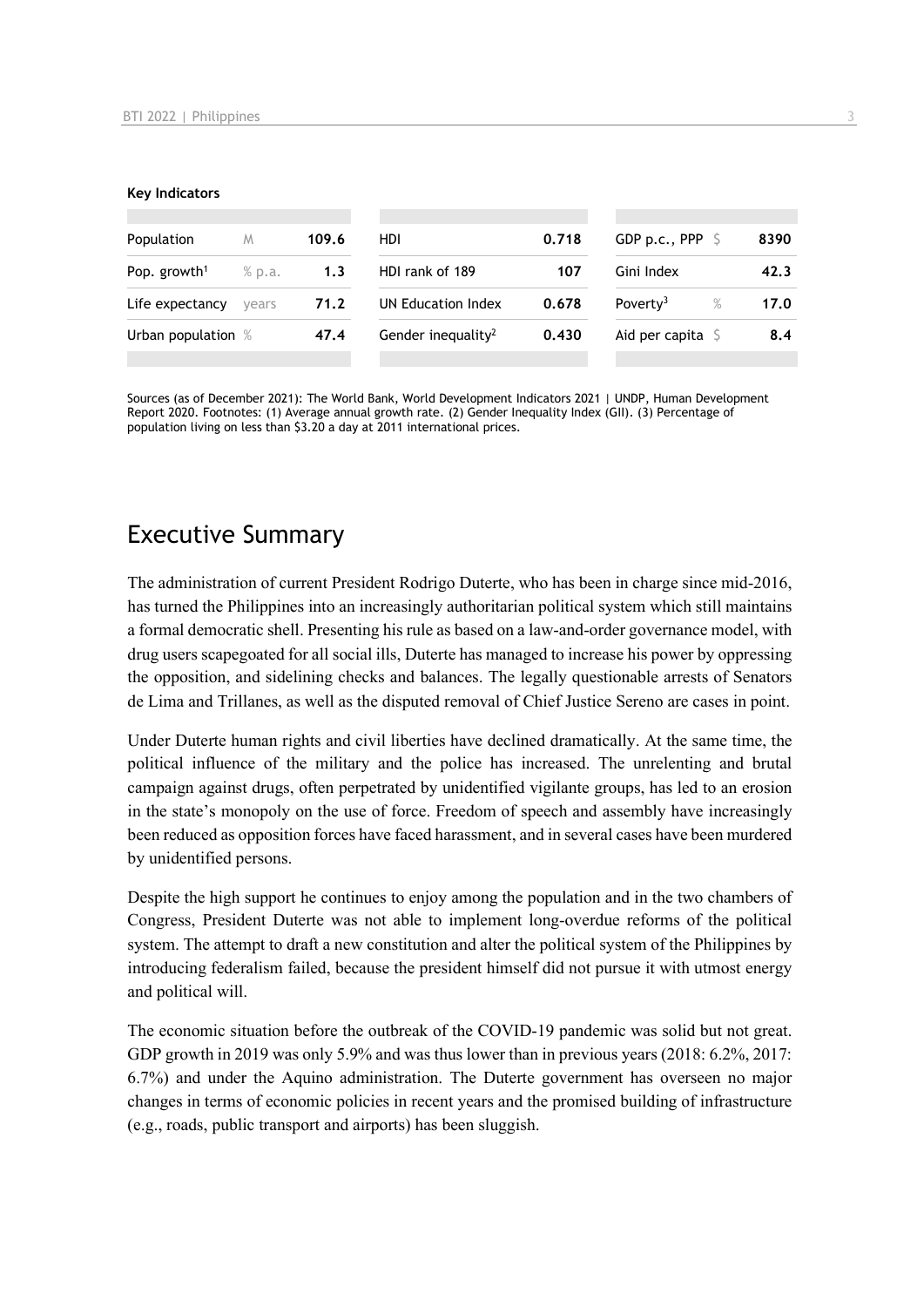In contrast to previous decades, however, the country is still regarded by investment bankers and ratings agencies as a promising and stable emerging market. Nevertheless, poverty is still high and mass emigration widespread.

The global outbreak of the COVID-19 pandemic in March 2020 hit the Philippines hard. The year 2020 saw a negative GDP growth rate of 9.5%, the worst in the whole of Southeast Asia and one of the highest in Asia. In addition, with more than 500,000 confirmed COVID-19 infections and with more than 10,000 COVID-19-related deaths as of January 2021, the Philippines had (together with Indonesia) the highest number of coronavirus cases in Southeast Asia. Consequently, the Philippines suffered one of the worst pandemic-driven economic contractions and death rates in Asia, and significantly lagged behind its Asian peers, particularly in North and Southeast Asia, which for the most part did relatively well in containing the coronavirus.

President Duterte initially and for a long time downplayed the danger of the virus, only to later radically change his stance and impose a very tough lockdown when the health situation in the Philippines worsened. The administration, led by a police and military-dominated COVID-19 task force, applied a heavy-handed security approach and arrested tens of thousands of people for violating quarantine rules, and expanded its operations in the war on drugs. In addition, a new antiterrorism measure was passed that gave the government extensive powers to suppress dissent, restrict basic civil rights and allow arrests on suspicion of terrorism.

The democratic and economic transformation of the Philippines is severely hindered by the oligarchic structures of both the political and economic systems. The long-lasting and entrenched dominance of various family clans in both spheres prevent the reforms which are necessary for the further deepening of democracy and a transformation to a more just market economy. President Duterte has not challenged these power structures and instead has exploited them to benefit his authoritarian governance style. In the long term, however, significant political and economic transformation can only happen if the political decision-makers dare to challenge the political and economic dominance of the family clans.

## History and Characteristics of Transformation

After achieving independence from the United States in 1946, the Philippines adopted a democratic presidential system. The future seemed to be bright, since in terms of industrialization, economic potential and public education the Philippines was one of the most advanced countries in Asia. In September 1972, then-President Ferdinand Marcos declared martial law and imposed a military-backed dictatorship. He drastically reduced civil and political liberties, closed down Congress and many universities, and ordered the arrest of opposition figures. Additionally, he confiscated enterprises and redistributed them among his family, his cronies and the military, whose personnel quadrupled. The national economy suffered not only from mismanagement due to Marcos' crony capitalism but also from rampant corruption and spiraling foreign debts.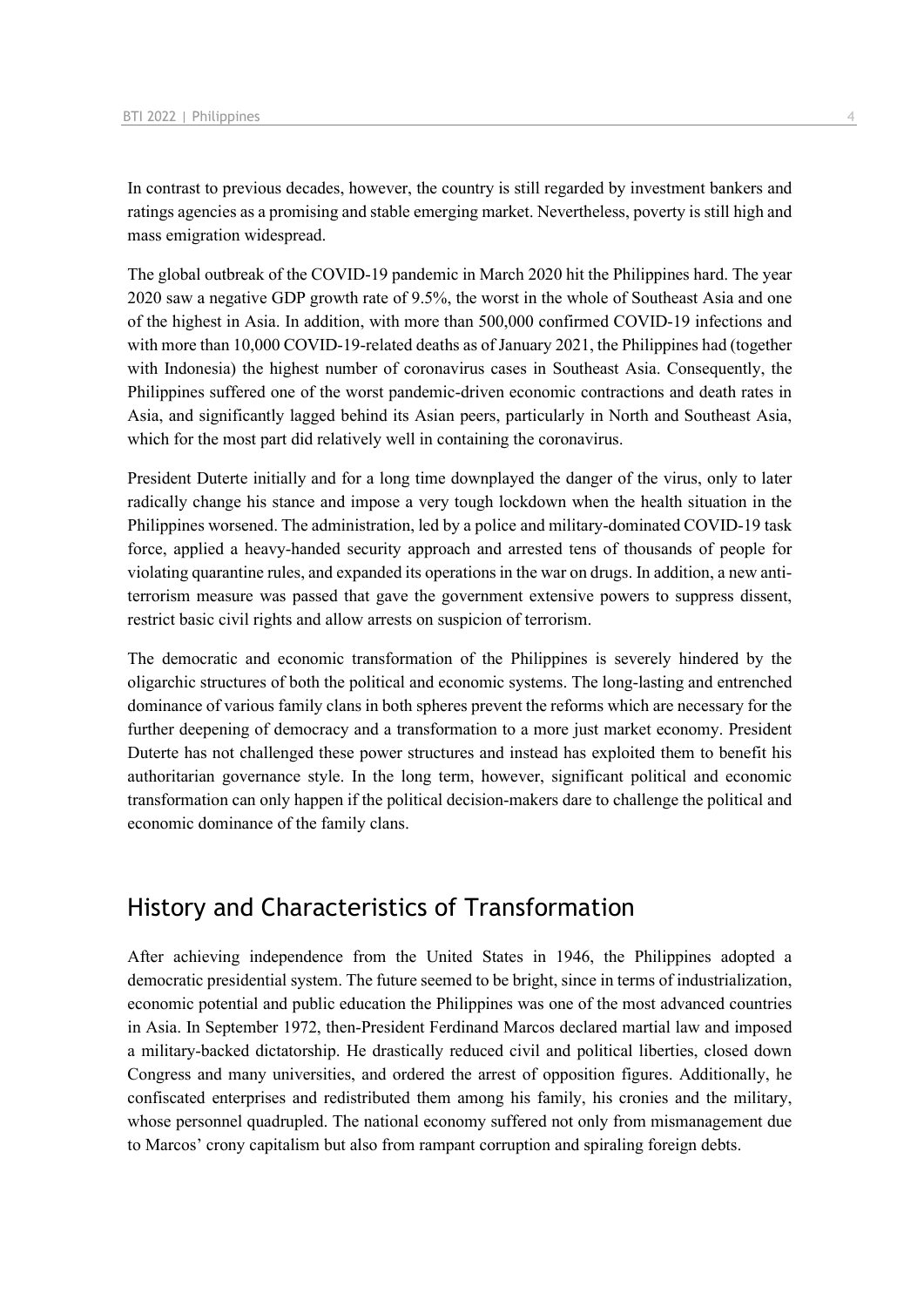After the assassination of one of the most important opposition figures, Benigno "Ninoy" Aquino in June 1983, resistance against the authoritarian regime gained momentum. In early 1986, mass demonstrations in the name of "people power" led to end of Marcos' authoritarian rule and the reintroduction of democracy.

As the first post-authoritarian president, the widow of "Ninoy" Aquino and mother of the current president, Corazon "Cory" Aquino (1986 – 1992) presided over the initial phase of a democratic transition which saw the drafting of a new democratic constitution, the dismantling of the centralized authoritarian power structure through decentralization measures and the restoration of pre-martial-law democratic institutions.

Her successor Fidel Ramos (1992 – 1998) concentrated his efforts on transformation toward a market economy by utilizing programs of liberalization and privatization with the aim of greater competitiveness in the international market. His development program provided a period of economic growth and political stability, even though the Philippines were already lagging economically behind other East and Southeast Asian countries.

The next two presidents, Joseph "Erap" Estrada and Gloria Macapagal-Arroyo (GMA) eroded the fundamentals of democracy in the Philippines. Estrada, whose presidency was troubled by allegations of abuse of power, a lavish lifestyle and corruption was eventually ousted by mass demonstrations, called "people power II." The Supreme Court inaugurated Gloria Macapagal-Arroyo as his successor in 2001. Three years later, despite serious charges of fraud in the course of the 2004 presidential election, she was re-elected to a full six-year term. GMA's nine years in office were characterized by creditable economic performance amid a deepening crisis of legitimacy. The potential gains associated with positive economic growth were eroded by a series of large-scale corruption scandals that rocked her administration. The political system began to adopt increasingly authoritarian features under her administration.

In June 2010, Benigno "Noynoy" Aquino was elected president. His presidency led to a stabilization of the democratic system and remarkable macroeconomic growth. Necessary reforms to improve the living standard of a large part of the fast-growing population, however, were unsuccessful.

In May 2016, the mayor of Davao, Rodrigo Duterte, was elected president. Incrementally, he transformed the Philippine democratic regime into an increasingly authoritarian one by undermining civil rights and political liberties. His focus on eradicating drug abuse led to extrajudicial killings by vigilante groups and police and army personnel who enjoyed de facto immunity.

The outbreak of the COVID-19 pandemic in 2020 resulted not only in a high number of infections and deaths among the Philippine population, but also to the country's worst economic contraction since independence in 1946. In addition, the government's poor management of the crisis and increased police and military brutality against civil society actors also led to a political climate of fear and repression.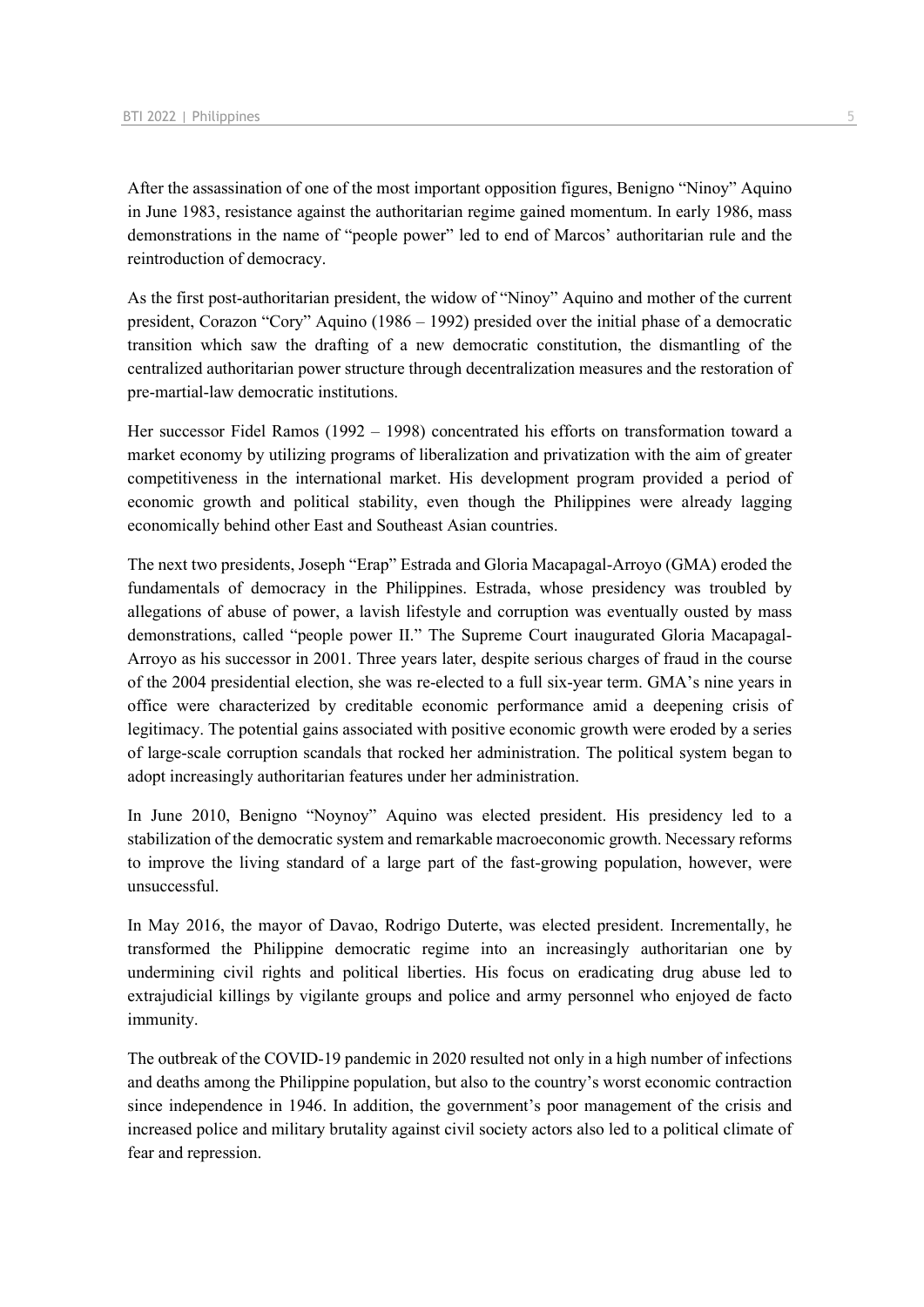The BTI combines text analysis and numerical assessments. The score for each question is provided below its respective title. The scale ranges from 1 (worst) to 10 (best).

## Transformation Status

## I. Political Transformation

#### **1 | Stateness**

The central government state claims to have a monopoly on the use of force throughout the entire territory. In reality but, in fact, the Philippines is a rather weak state, at least compared to other Southeast Asian countries. Due to its vast territory and archipelagic nature, it is difficult for the central Manila government in Manila to effectively govern the whole country. Local clans and, in some areas (i.e., Mindanao), warlords are the de facto rulers of their areas who frequently employ private armies that take the law into their own hands. Additionally, there are territories which are under de facto control of communist insurgents and Moro separatist groups.

The state's monopoly on the use of force decreased significantly after Rodrigo Duterte was elected president in May 2016. Alleged criminals associated with the illegal drug trade were hunted not only by official police units but also by vigilante groups operating outside of the official legal system. According to official government figures, members of the Philippine National Police and the Philippine Drug Enforcement Agency killed 5,903 individuals during anti-drug operations from July 1, 2016 to September 30, 2020. This number, however, did not include the deaths of those killed by unidentified gunmen whom human rights organizations such as Human Rights Watch believe operate in cooperation with local police and officials. Thus, according to human rights organizations and the Philippine Commission on Human Rights, the actual number of those killed in the so-called war on drugs totals around 25,000 for the last five years.

#### **Question** Score

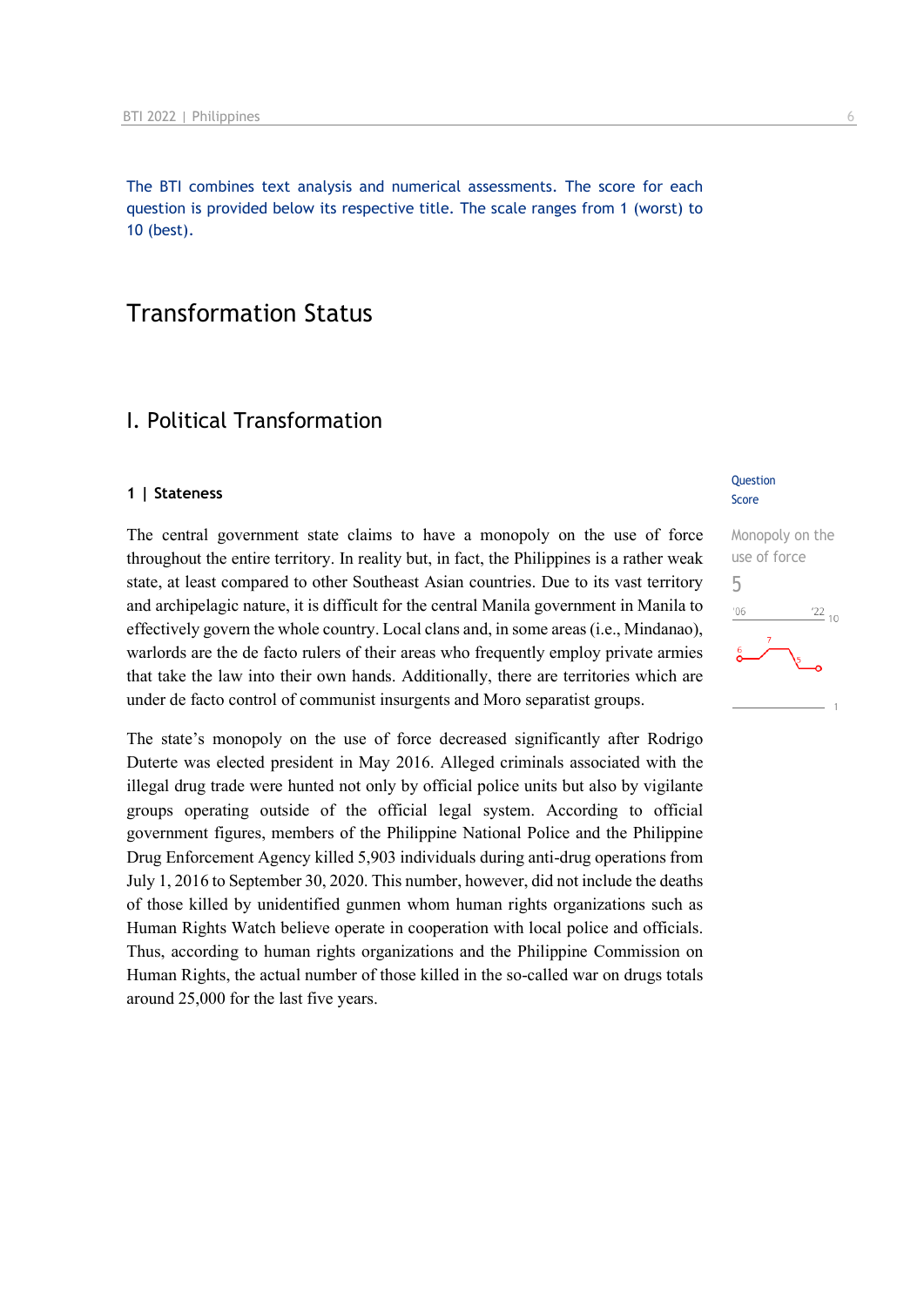Despite its multiethnic and multilingual composition, the large majority of citizens stand behind the concept of the nation-state as outlined in the 1987 constitution. Access to citizenship is not denied to any particular group. Resistance stems only from some ethnic and religious minorities, particularly from the many Muslims in Mindanao who see themselves more as Moro (the Spanish word for Moor, the Reconquista-period term used for Muslims) than Filipino. Therefore, the idea of Bangsamoro (Moro nation) is prevalent on the Western parts of the island of Mindanao and on adjoining smaller islands of the Sulu Archipelago. After a series of negotiations with various governments, a majority of Bangsamoro leaders accepted to stay with the Philippines in exchange for a greater degree of autonomy. A local referendum in the Muslim majority regions of Mindanao on the implementation of the Bangsamoro organic law (BOL) in January 2019 was supported by overwhelming majority (90%). Currently, the interim regional government of the BARMM (Bangsamoro Autonomous Region of Muslim Mindanao), the Bangsamoro Transition Authority (BTA), which is headed by Interim Chief Minister Murad Ebrahim and dominated by members of the MILF (Moro Islamic Liberation Front), is working to develop the necessary legal framework for the BARMM and the planned elections in May 2022.

Due to the Spanish colonial past, the vast majority of Filipinos are Roman Catholics. However, in recent decades the membership and importance of evangelical Christian groups, such Iglesia ni Cristo, El Shaddai or Jesus is Lord has steadily increased.

Officially, the principle of separation of church and state is stated in article II, section 6 of the 1987 constitution. However, in practice the Christian churches represent millions of Filipino citizens and their political influence cannot be underestimated.

For decades, fierce opposition by most Christian groups hindered the passing of the reproductive health bill in Congress. Current President Duterte supports family planning and has entered into conflict with representatives of the Catholic church. In addition, many Catholic bishops and priests have been intimidated and harassed for speaking out against extrajudicial killings and President Rodrigo Duterte's war on drugs. A report by the Uniting Church of Australia found 16 church members, ministers and priests were murdered by unidentified gunmen between 2017 and 2020.

The strong influence of conservative Christian values in the Philippines can also be seen in the issue of divorce. Apart from the Vatican state, the Philippines is the only country in the world without a divorce law. For many years, house bill 4408, which would permit divorce under very strict conditions, has been debated in the Philippine Congress, but Catholic resistance has so far prevented its passing.

State identity 7  $\frac{22}{10}$  $106$ 

No interference of religious dogmas 7 $-06$  $\frac{22}{10}$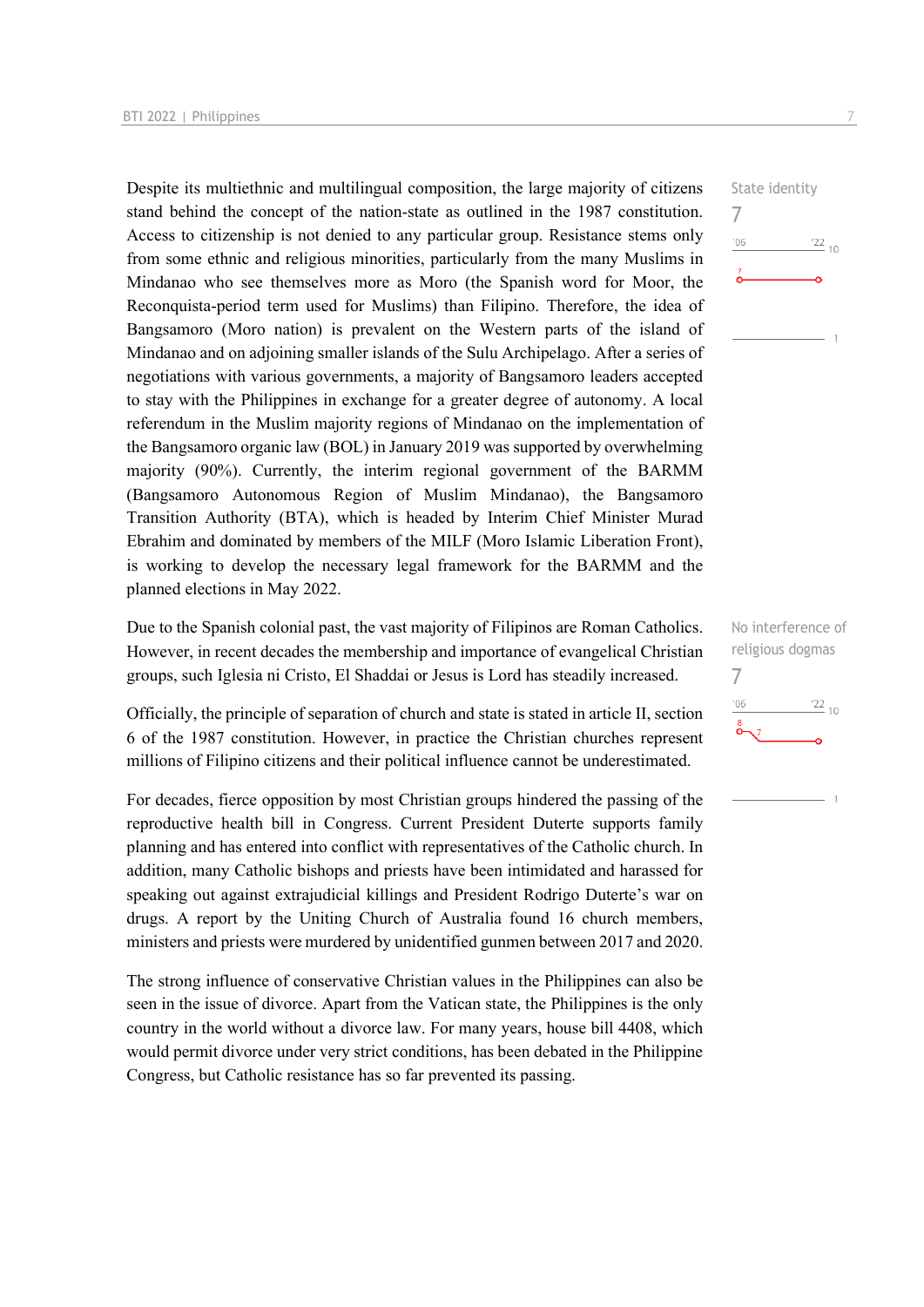The state's fundamental infrastructure extends throughout the entire territory of the country, but due to the archipelagic nature and vastness of the country, its operation is to some extent deficient. The number of civil servants is relatively high (1.2 million). However, not all of these have the necessary capabilities to fulfill their tasks properly, free of corruption and without patronage. With the introduction of the local government code in 1991, some functions were delegated to the provincial and communal level. President Duterte promoted the transformation of the Philippines into a federal state but had to give up his plans due to strong resistance within the Senate.

As pointed out in "Monopoly on the use of force," local clans and other groups further prevent the state apparatus from fulfilling basic state functions. Therefore, the Philippines suffers from weaknesses in collecting taxes and law enforcement. Communication, transport and basic infrastructure (water, education and health care) is available almost everywhere in the Philippines, but the quality particularly in rural areas is often relatively low. Many infrastructure projects have been delayed since the outbreak of the COVID-19 pandemic, but it is not justified to speak of a disruption to public service provision during this time.

#### **2 | Political Participation**

Since 1992, elections have been held regularly in a synchronized manner: every six years for president, and every three years for half of the Senate, House of Representatives, governors and mayors. The last presidential elections took place in May 2016. The latest Senate (12 out of 24 senators), House of Representatives, and provincial and municipal elections were held in May 2019.

Elections are competitive and political posts are filled according to election outcome. Elections are conducted within a plurality (or first-past-the-post) electoral system, which favors well-known and affluent candidates. For generations, political dynasties have dominated their constituencies and national politics.

One-fifth of the House of Representatives is elected through a closed party-list proportional representation electoral system. Intended as an instrument to promote poor and under-represented groups and sectors of society, this system has been increasingly undermined by the political dynasties who file their members as representatives of marginalized groups.

The electoral management and particularly vote counting of the commission on elections (COMELEC) was previously fraught with manipulations and irregularities. The automated ballot-counting system introduced for the first time in the 2010 elections has improved the fairness of general elections. In the 2016 and 2019



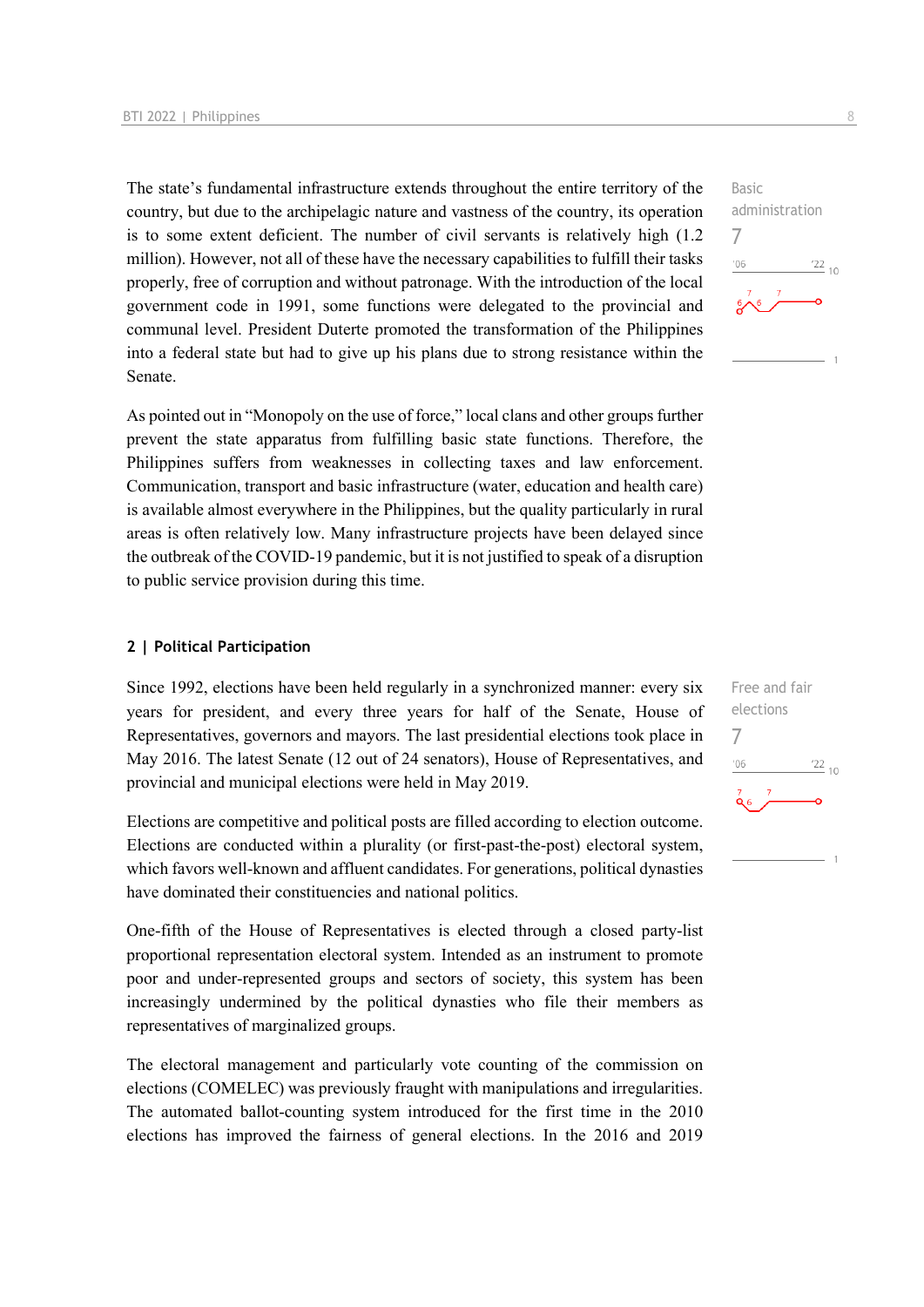elections, the automated system allowed a determination of clear winners for the presidential and vice-presidential elections within 24 hours after voting had ended.

Election-related violence is a common feature in the Philippines. Particularly in rural areas, where local clans effectively rule, vote-buying and intimidation occur regularly. There are also cases in which polling stations run out of ballots or ballot boxes go missing. There have been allegations that computers have been manipulated to change results. In addition, media that support opponents of President Duterte have been victims of online harassment and legal prosecution (see "Freedom of expression"). These deficiencies, however, do not have a decisive impact on the overall outcome of election. Therefore, general elections in the Philippines can still be regarded as in accordance with democratic standards.

The COVID-19 pandemic has not impacted on elections in the Philippines, except for the postponement of the barangay (village) elections from May 2020 to December 2022.

In principle, elected leaders have the power to govern without any restraint. However, there are some informal veto players, still sufficiently powerful to restrain executive actions. This refers to the approximately 60 very powerful political clans who dominate the local and national political arena. To a large extent they and some other elite groups form an economic oligarchy, which has significant influence over national political decision-making. Their influence could be seen when they blocked the constitutional reforms proposed by the Duterte administration.

Another potential veto player is the armed forces of the Philippines whose subordination under civilian authority is only conditional. Some elements of the army leadership still consider themselves to have the right to interfere with the elected government if they believe the unity and stability of the nation to be threatened. This is bolstered by powerful networks between active and retired military officials and politicians. The effectiveness of the government's power is not impeded by foreign actors.

Article III of the 1987 constitution (bill of rights) guarantees the freedom of association and assembly. Many organizations working on a wide range of issues exist. However, due to relatively weak state structures and powerful non-state actors, violence against people who make use of their constitutional right to assemble is still a major problem in the Philippines.

The current government under President Duterte regularly uses intimidation, harassment and/or threats of retaliation against the opposition. Many NGOs that are critical of the government have received death threats and are bullied in public, particularly by government-sponsored armies of social media trolls.

During the COVID-19 pandemic, the Philippine government imposed several restrictions on assembly rights, such as varying levels of lockdown and/or stay-at-



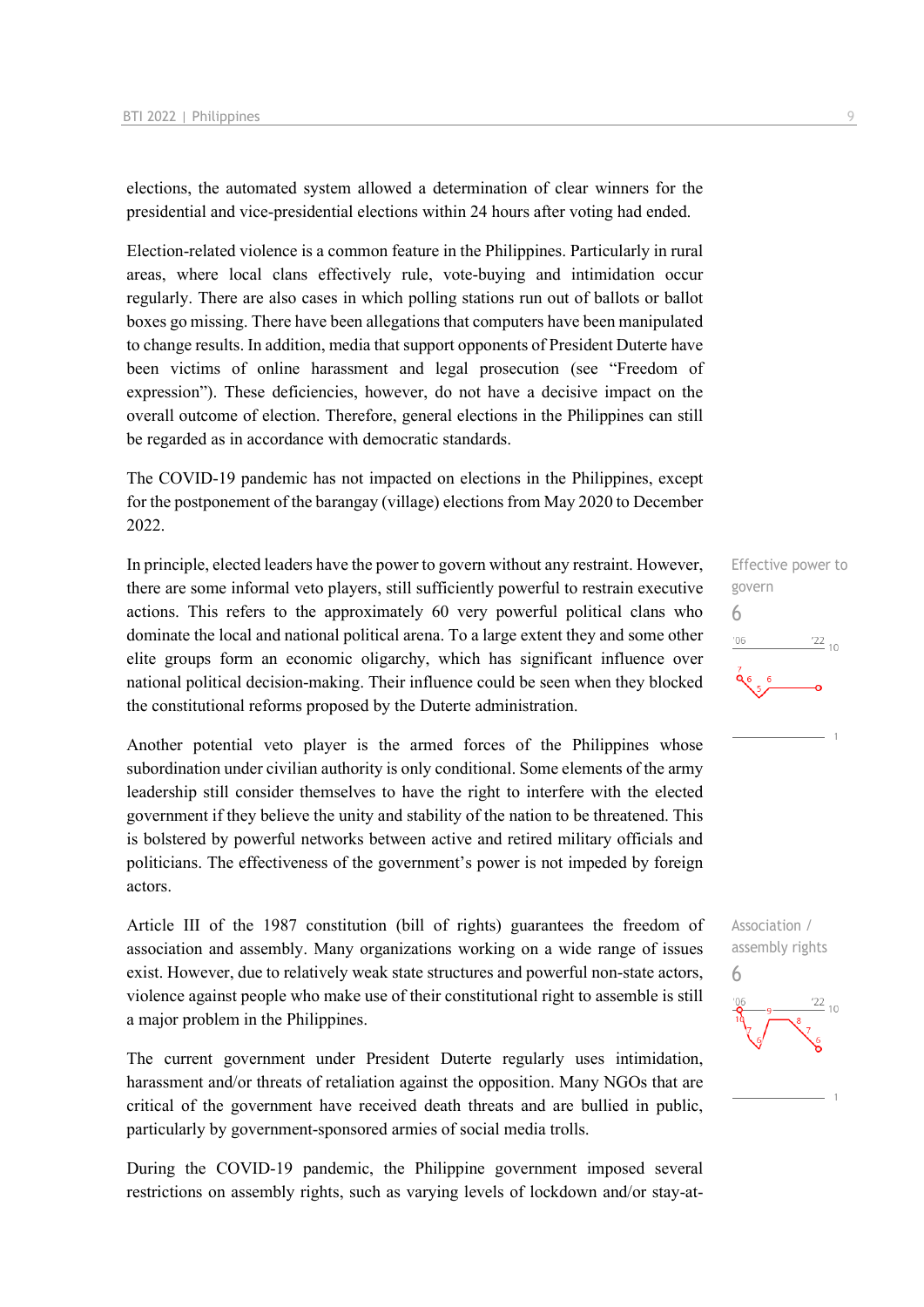home orders comparable with measures applied in most other countries around the world. In the Philippines, however, the sanctions against perpetrators were harsher. Reported abuses include local officials punishing curfew violations by locking people in dog cages or forcing people to sit for hours in the summer sun. In April 2020, President Rodrigo Duterte warned that anyone who violated the country's lockdown measures could be shot for causing trouble. Tens of thousands of people who were arrested for violating COVID-19 regulations were thrown into overcrowded detention facilities where social distancing was impossible, increasing their risk of contracting the virus.

For a long time, the Philippines enjoyed a relatively high degree of media freedom in comparison to other states in Southeast Asia. However, under the Duterte administration, the Philippines has incrementally turned into a state that suppresses freedom of expression.

The Freedom of the Press report 2020 by Reporters without Borders ranks the Philippines 136 out of 180 countries. The organization stated that in the Philippines several journalists were killed by thugs working for local politicians with complete impunity. In 2018, Reporters without Borders stated that the Philippines is second only to Iraq as the deadliest country for journalists and other people working in the media, with 76 work-related killings since 1992.

In the last two years, several incidents of legal harassment were waged against critical media such as The Daily Philippines Inquirer and the news website Rappler led by senior journalist Maria Ressa. One of the Philippines' oldest and most influential TV networks, ABS-CBN, was also the target of threats and intimidation by government agencies and institutions, which threatened to revoke the license of ABS-CBN in May 2020. ABS-CBN was subsequently forced to shut down and around 5,000 employees have been laid off. In this context, pro-Duterte armies of social media trolls have launched cyber-attacks on alternative news websites and the site of the National Union of Journalists of the Philippines in order to block them.

A Social Weather Stations national mobile phone survey conducted between July 3 and 6, 2020, found that 51% of Filipinos agree that it is risky to publish or air reports that are critical of the government. The same survey also showed that 56% of Filipinos view the government attack on ABS-CBN as "a major blow to press freedom."

The COVID-19 emergency law passed in March 2020 criminalizes the spreading of "false information," which is punishable by up to two months in prison and a PHP 1 million (around \$20,000) fine. In several cases, this law has been used to file cases against social media users, among them journalists, who criticized the government's COVID-19 policies.

Freedom of expression 4 $\frac{22}{10}$  $-06$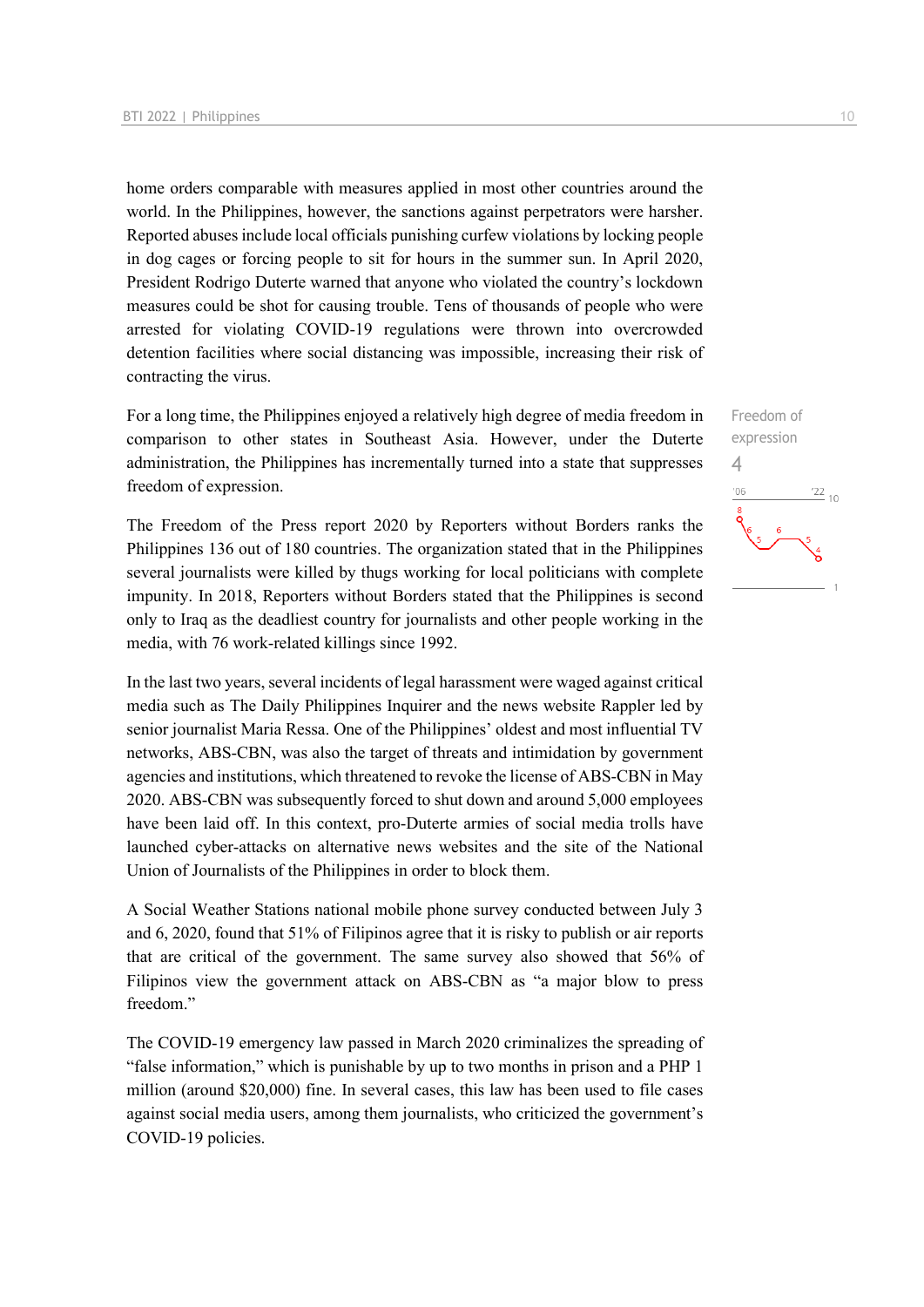#### **3 | Rule of Law**

The Philippines has a presidential system of government with a clear separation of powers. The authoritarian governance style of the Duterte administration, however, shows little understanding for a system of checks and balances. On various occasions, President Duterte has stated that the legislative and judicial branches of government should not hinder the implementation of his policies. These statements have been followed by actions taken against the Senate and the Supreme Court, two institutions that have the constitutional power to limit presidential policies.

On several occasions the president has prosecuted critical members of Senate. In July 2019, sedition cases were filed against top opposition figures, including Vice President Leni Robredo, incumbent Senators Leila de Lima and Risa Hontiveros, former Senators Antonio Trillanes IV and Paolo Benigno Aquino IV, and six senatorial candidates who took part in the 2019 mid-term elections. Senator Leila De Lima, who previously led a Senate probe into killings during the anti-drugs campaign, has remained in prison since 2017 on fabricated allegations of drug-trafficking.

The independence of the Supreme Court was severely limited by the removal of Maria Lourdes Sereno as chief justice in May 2018 following a constitutionally questionable and politically motivated maneuver. She was appointed by the previous liberal Aquino administration, and opposed President Duterte's martial law and other executive actions.

During the COVID-19 pandemic, the Philippine Congress enacted the "Bayanihan to Heal as One Act" in March 2020, which gave President Duterte additional powers and authorized him to reallocate a budget of nearly PHP 275 billion (around \$5.37 billion) from the national budget approved for 2020 in response to the pandemic. The law expired at the end of June without a resolution extending it.

The judiciary in the Philippines is formally independent. However, in practice, bribes by rich and powerful people have frequently influenced prosecution, conviction, and sentencing in countless civil and criminal cases. Consequently, courts often take decisions in favor of the rich and powerful. The relatively low salaries of judicial officials perpetuate the problems of bribery and interference in court proceedings by government officials and military personnel at all levels. Another problem is the extremely long duration of court proceedings. A prominent example is the Maguindanao massacre, which occurred in November 2009. It took until December 2019 for the court process to finally come to an end.

Concerning the Supreme Court, a critical point for judicial independence is the current appointment practice of judges by the president. As explained under "Separation of powers," the politically motivated removal of Maria Lourdes Sereno as chief justice must be regarded as a serious infringement on the independence of the judiciary.



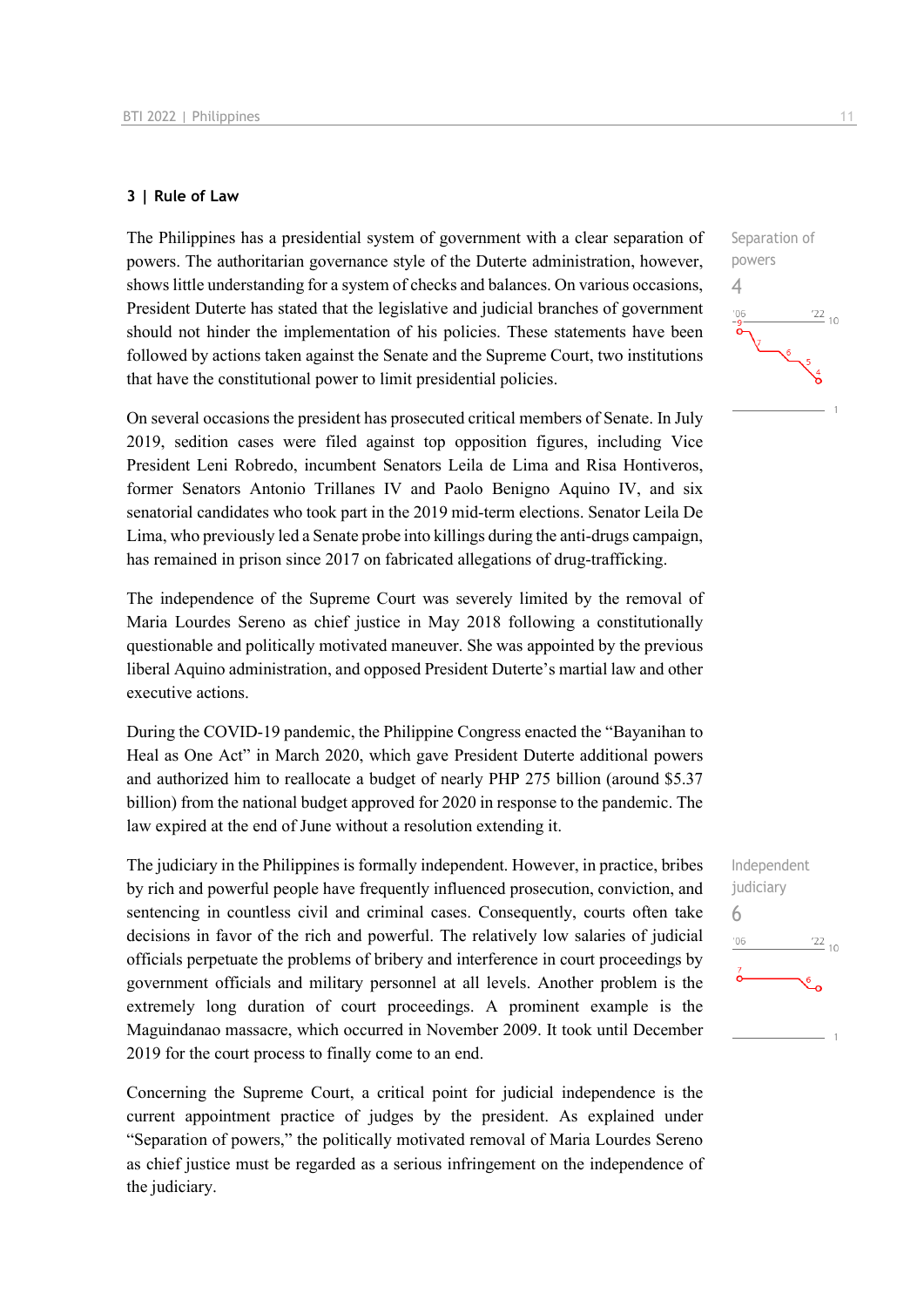The abuse of public office, not only at the national but also the local level, remains a crucial obstacle for the further enhancement of democratic and socioeconomic development in the Philippines.

President Duterte promised in his election campaign to take a tough stance on corruption. Indeed, he has fired more than 30 cabinet members and government officials who were appointed by him, over allegations of corruption. However, formal charges have yet to be filed against them and no major arrests have been made. In January 2021, President Duterte directed the Department of Justice (DOJ) to launch a sweeping investigation into graft across all government agencies, with a particular focus on the Department of Public Works and Highways (DPWH), which he earlier described as ridden with irregularities.

Duterte showed much greater leniency with suspects in major corruption cases, such as former President Gloria Macapagal-Arroyo and the Marcos family, all of whom are close supporters of the president. In December 2019, after 30 years of litigation, the Sandiganbayan – the Philippines' anti-corruption court – dismissed based on a lack of substantial evidence forfeiture cases worth billions of U.S. dollars against the late dictator's wife, Imelda Marcos, and her children.

The Duterte administration is responsible for granting effective immunity to policemen and vigilante groups, who have been involved in the killing of thousands of alleged drug dealers and traffickers since taking office in 2016. The Philippine Commission on Human Rights reiterated its concern over the lack of accountability over these killings and complained about "the sense of impunity that has pervaded the country where violations occur and no one is held to account."

De jure, the protection of personal liberty against state and non-state actors is guaranteed in Article 3 of the Philippine constitution. De facto, civil freedoms and human rights in the Philippines have declined since President Duterte came to power in May 2016. During the COVID-19 pandemic in 2020 and early 2021, the situation further deteriorated. In its 2020 annual report, People Under Attack, CIVICUS Monitor, a global research collaboration that tracks fundamental freedoms in 196 countries, downgraded the Philippines from "obstructed" to "repressed." The reasons named include the systematic intimidation and vilification of, and attacks on civil society activists; a further crackdown on press freedoms; and a pervasive culture of impunity for murders during the war on drugs.

During the COVID-19 pandemic, in July 2020, the Philippine Congress passed the anti-terrorism law. This law contains vague provisions that the government can use to unjustly target critics. Among its provisions is the creation of the governmentappointed Anti-Terrorism Council, which can designate a person or a group as a terrorist, meaning that they can be immediately arrested without a warrant or charges and be detained for up to 24 days.

4

 $-06$ 

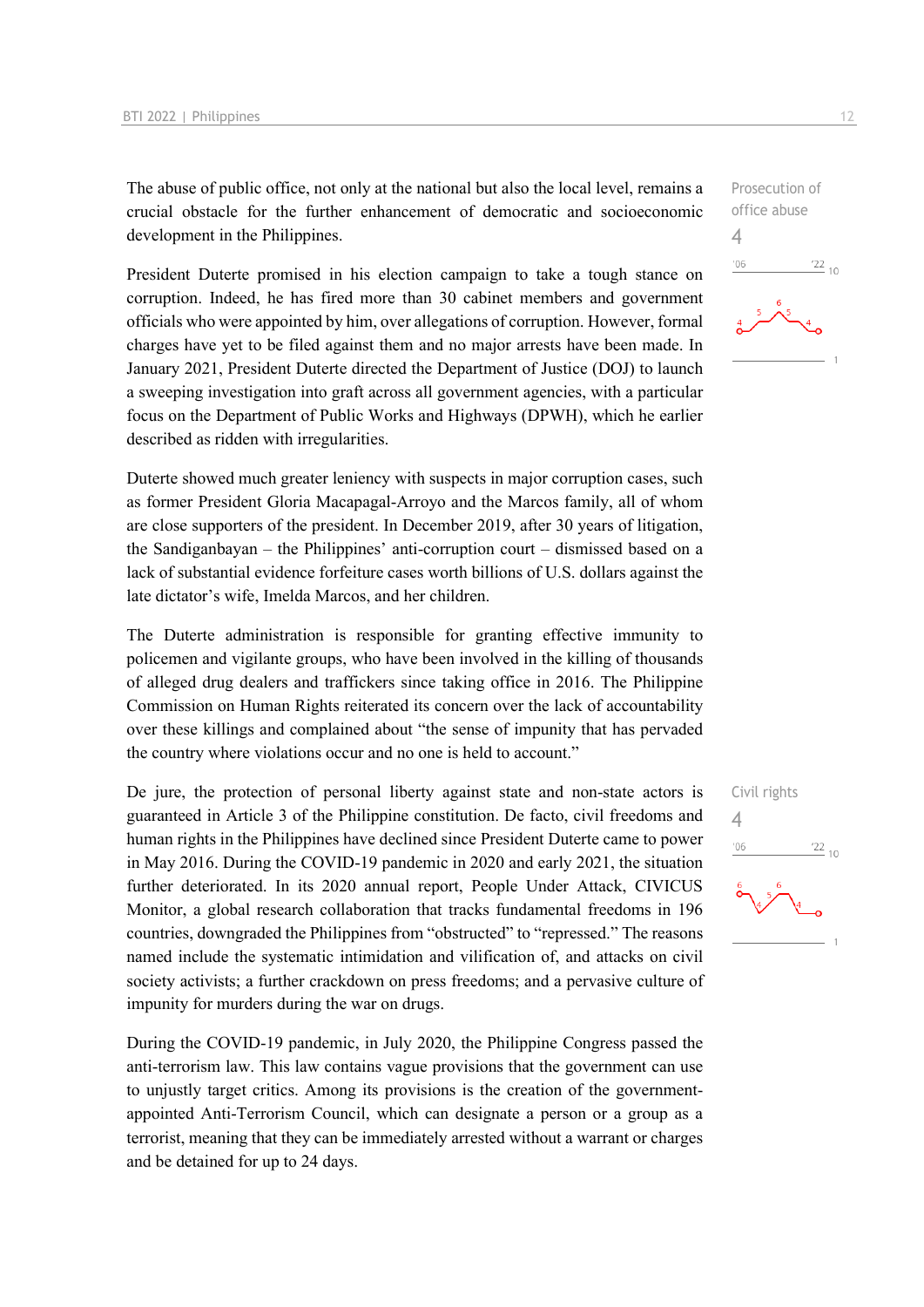It should be made clear that there is no systematic discrimination against women, ethnic or religious groups in the Philippines. The above-mentioned infringements on civil liberties are nevertheless serious.

#### **4 | Stability of Democratic Institutions**

President Duterte's leadership style is authoritarian, which seriously undermines the performance of the democratic institutions in the Philippines. Congress is dominated by members of the powerful political clans who have little interest in reforming the political status quo. This was reflected in the debates on reforms to the 1987 constitution, during which the House of Representatives blocked many reformoriented proposals made by the consultative commission. In addition, the extremely time-consuming procedures in Congress hamper governmental effectiveness. Several important bills have been delayed or debated for more than five or sometimes even 10 years. The quantity and quality of legislative outputs are insufficient to substantially address the socioeconomic problems of the country.

As explained in "Separation of powers" and "Independent judiciary," judicial independence faces increasing political pressure. The efficacy and efficiency of many local government administrations by contrast, however, seems to have improved in recent years.

In general, all relevant political and social players accept democratic institutions as legitimate. No major political parties, associations, interest groups or civic organizations are openly campaigning against democratic institutions. However, democracy in the Philippines is being slowly eroded by an elected government that has incrementally rolled back democratic achievements, a global trend which can be observed in many other states worldwide.

President Duterte, his staff and most of his followers have an electoral rather than liberal conception of what constitutes a democracy. Hence, clear authoritarian tendencies are observable, including the reduction of civil rights and political liberties. The Duterte administration shows little appreciation for human rights or check and balances. It severely criticizes opposition views and actions.

The growing political importance of military and police leaders is not a good sign for democracy. A case in point is the COVID-19 National Task Force, which is headed by Department of National Defense Secretary Delfin Lorenzana and composed mainly of the Philippine National Police (PNP) and the Armed Forces of the Philippines (AFP).

Several radical Islamist groups from Muslim Mindanao as well as underground communist groups more or less openly reject democratic institutions, but they represent only a small minority. They are not a real threat to the electoral democratic political order in the Philippines. More dangerous for democracy are those already in power.

Performance of democratic institutions 5  $\frac{22}{10}$  $^{\prime}06$ 

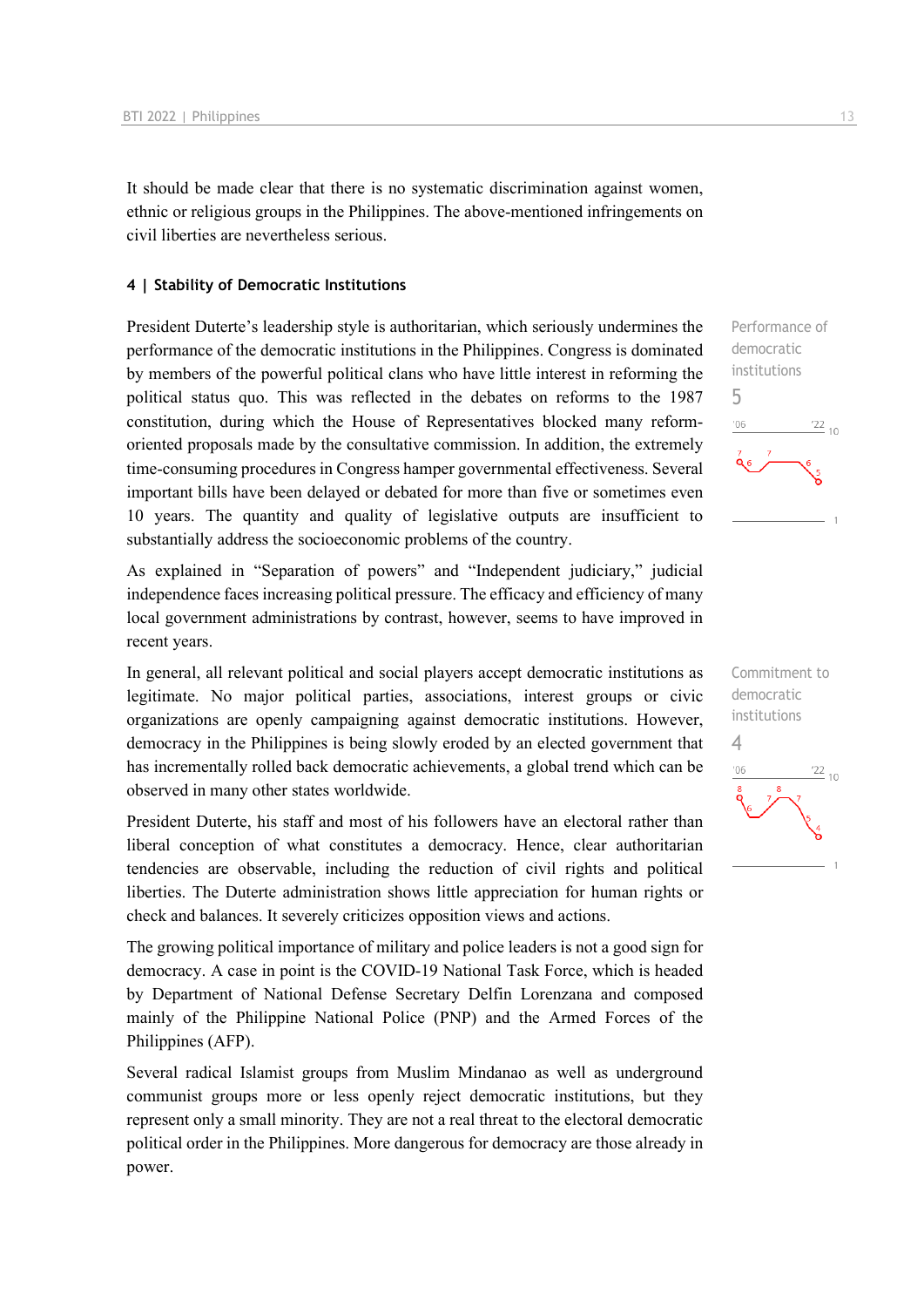#### **5 | Political and Social Integration**

Due to the prevalent presidential system of government with a plurality voting system, all political parties play a subordinate role in Philippine politics. People vote for individuals rather than for parties. Therefore, the existing parties are not deeply socially rooted and organizationally institutionalized. They are not grounded in issues, ideologies and party platforms, but rather on personal connections and networks. Therefore, the level of polarization is relatively low and coalitions between all parties are possible.

Party-switching, with members switching from a losing to a winning party, is quite common. After the 2016 Congressional elections, dozens of members of the Liberal Party (the party of former President Aquino) switched to Duterte's party, PDP-Laban.

During his presidency, Duterte has not made any serious efforts to strengthen his party. Political parties in the Philippines are only able to articulate and aggregate societal interests in a very limited way. They are rather vehicles for powerful individuals.

In the Philippines, a huge number of interest groups and organizations work as mediators between society and the political system. These groups and organizations all compete for political influence. As in all other political systems, access to financial resources is quite unequal between well-off business associations and non-profit civil liberty groups.

Whereas the Aquino administration had relatively good connections to various social groups and organizations, the relationship between the Duterte administration and NGOs, trade unions and social movements is rather strained. Representatives of certain business and social groups that refrain from criticizing the government enjoy relatively good access to the current president and his administration.

The authoritarian practices employed by the president have also taken a toll on interest groups and civil society associations. Despite this, there remains a robust and resilient, albeit fragmented, system of interest groups.

Popular support for and approval of the democratic system and democratic institutions is relatively high in the Philippines. A Pew Survey from February 2020 found out that 65% of Filipinos were satisfied with the way democracy is working in their country, while 34% were not. This result reveals a significant increase in dissatisfaction compared to a survey by the Social Weather Stations (SWS) from September 2018 in which 84% of the Filipinos voiced satisfaction. The previously mentioned Pew Survey also found that a majority of Filipinos support important elements of democracy such as press freedoms (64%), a free civil society (56%), a fair judicial system (80%) and regular elections (66%).



| Interest groups |               |
|-----------------|---------------|
|                 |               |
| '06             | $^{22}_{-10}$ |
| $\overline{6}$  |               |

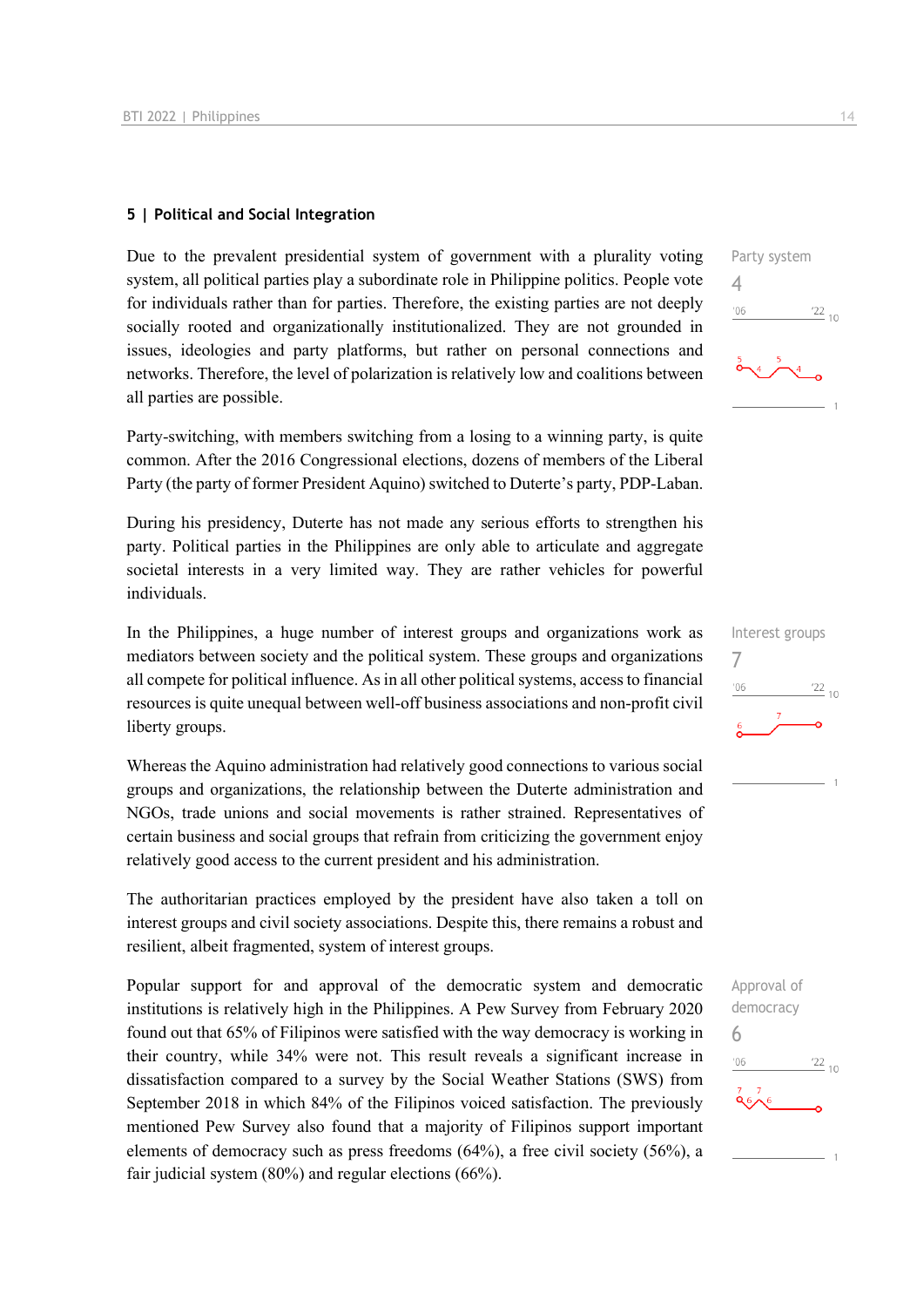Concerning political institutions, a representative Pulse Asia Survey conducted in September 2020 found that (similar to the results in June 2018) 61% of respondents had trust in the Senate, 58% had trust in the House of Representatives and 54% had trust in the Supreme Court. This survey seems to indicate that the COVID-19 pandemic did not have any significant effect on people's attitude toward democratic institutions. On a less positive note, a Pulse Asia Survey published the following month shows that President Rodrigo Duterte registered an approval rating of 91%. Other surveys also show stable and strong public support for the president's punitive populism, and little concern about illiberal practices of executive aggrandizement. This might suggest that support for democracy is based on an illiberal, electoralist and output-oriented understanding of democracy.

As in other Southeast Asian societies, many elements of social capital such as mutual networks, trust among people, informal societal structures and volunteerism are widespread in the Philippines. Particularly close network ties with family and friends are of utmost importance in Philippine society.

Utang na loob (reciprocity), meaning the obligation to appropriately repay a person who has done one a favor, is a common Filipino cultural trait as well as pakikisama (togetherness). Pakikisama refers to the ability of a person to get along with others to maintain good and harmonious relationships. This includes offering help to neighbors who are in need.

Social life in the Philippines is structured to a high degree by many social organizations, which are mostly voluntary and autonomous.

There is anecdotal evidence to indicate that, during the COVID-19 pandemic, the sense of solidarity increased during the long periods of lockdown, which has also positively affected the self-organizational capacities of civil society. However, no academic research on this topic has yet been made available.

Social capital 6 $'06$  $\frac{22}{10}$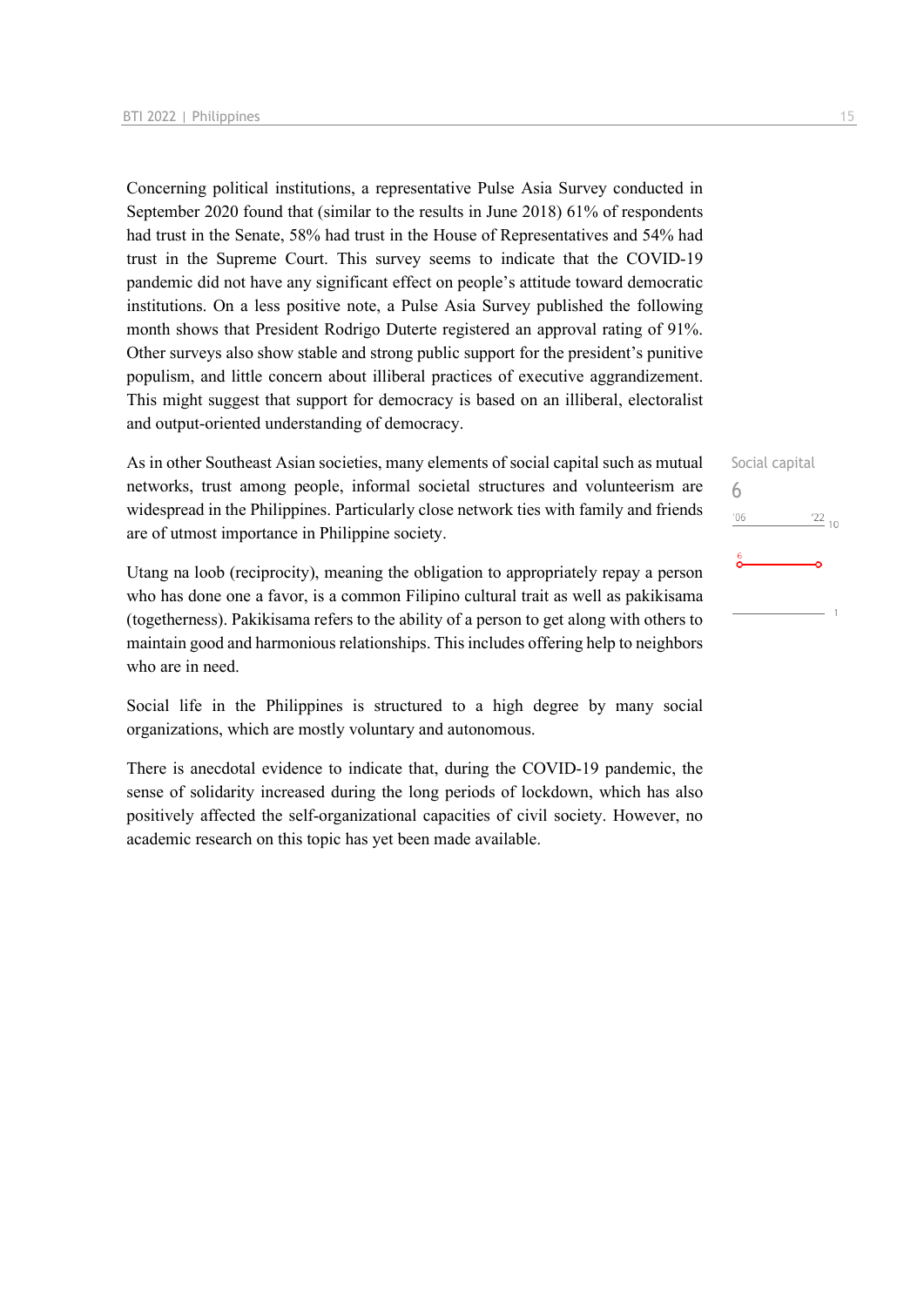### II. Economic Transformation

#### **6 | Level of Socioeconomic Development**

Between 2006 and 2018 (the latest available data), overall economic growth contributed to a decrease in the poverty rate in the Philippines of 10 percentage points. Poverty declined according to the Philippine Statistics Authority from 26.6% in 2006 to 16.6% in 2018. A national survey by the Social Weather Stations (SWS) in November 2020 on self-rated poverty, however, showed that 48% of Filipino families, or around 12 million people, rated themselves as "poor."

A more positive picture emerges if one looks at the values of the U.N. Human Development Index, which indicates that the Philippines has experienced significant positive development in recent years but, nevertheless, remains at a "medium human development level." The country reached a HDI value of 0.718 (2020), which is significantly higher than 0.699 in 2018 and 0.630 in 2012. The Philippines is now ranked 107, along with Bolivia and Indonesia, out of 189 economies.

The level of social exclusion due to poverty remains high, and the gap between rich and poor is showing no signs of narrowing. In fact, the country's Gini coefficient increased in recent years, from 43.0 in 2012 to 47.9 in 2018. This is the second highest value in Southeast Asia after Thailand.

Opportunities for people from the lower strata of society to find a good job and to advance socially are very constrained. Therefore, millions of Filipinos choose to migrate temporarily or permanently to work abroad as an OFW (overseas Filipino worker).

Inequality between genders remains a concern. However, in comparison with other Southeast Asian and developing countries, discrimination against women is not extreme. More educated women are in high-ranking positions than in Western countries, whereas in rural areas violence against women by their husbands is still common. Still, the Philippines scored 0.430 in the Gender Inequality Index 2019, indicating that gender-based inequalities remain widespread.

Even without official statistics, it is probable that the COVID-19 pandemic had some effects on the level of social exclusion. The lockdowns particularly affected those who do not work in the formal sector, agriculture or public service. The millions of informal workers in small, precarious jobs were particularly affected by the stay-athome orders. Many of them ended up in poverty as result of the COVID-19 pandemic.

#### **Ouestion** Score

| Socioeconomic |                 |
|---------------|-----------------|
| barriers      |                 |
|               |                 |
| '06           | $\frac{22}{10}$ |
| $\frac{5}{9}$ |                 |
|               |                 |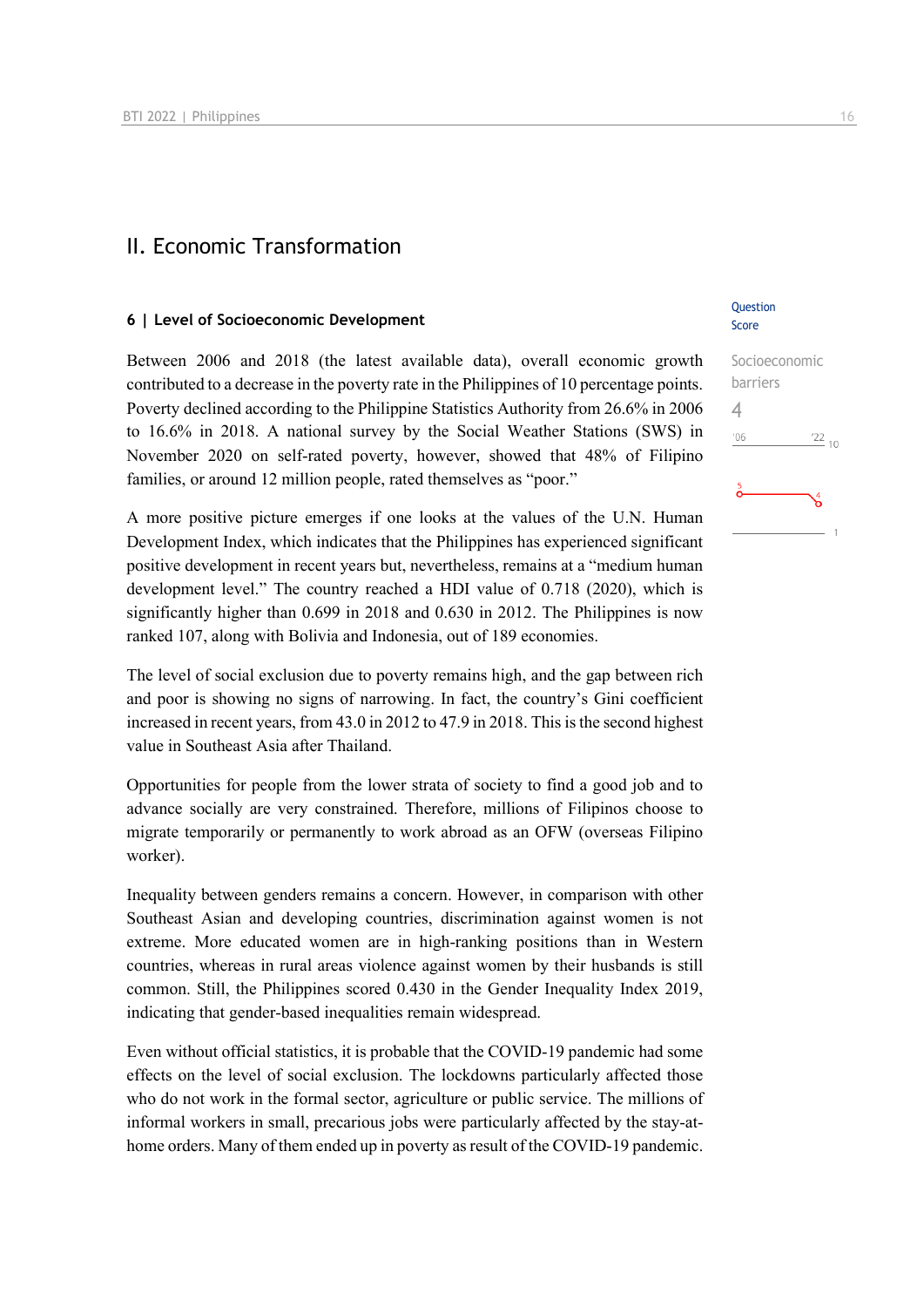| <b>Economic indicators</b> |          | 2017      | 2018      | 2019      | 2020     |
|----------------------------|----------|-----------|-----------|-----------|----------|
| <b>GDP</b>                 | S M      | 328480.9  | 346842.1  | 376823.3  | 361489.4 |
| GDP growth                 | $\%$     | 6.9       | 6.3       | 6.1       | $-9.6$   |
| Inflation (CPI)            | $\%$     | 2.9       | 5.2       | 2.5       | 2.6      |
| Unemployment               | $\%$     | 2.6       | 2.3       | 2.2       | 3.4      |
| Foreign direct investment  | % of GDP | 3.1       | 2.9       | 2.3       |          |
| Export growth              | $\%$     | 17.4      | 11.8      | 2.6       | $-16.3$  |
| Import growth              | $\%$     | 15.1      | 14.6      | 2.3       | $-21.6$  |
| Current account balance    | \$M      | $-2143.0$ | $-8877.0$ | $-3046.8$ | 12978.7  |
| Public debt                | % of GDP | 38.1      | 37.1      | 37.0      | 51.7     |
| <b>External debt</b>       | \$M      | 73098.4   | 78960.7   | 83617.3   | 98479.8  |
| Total debt service         | \$M      | 11205.4   | 8799.8    | 10506.3   | 9251.4   |
| Net lending/borrowing      | % of GDP | $-2.1$    | $-3.1$    | $-3.3$    |          |
| Tax revenue                | % of GDP | 13.6      | 14.0      | 14.5      |          |
| Government consumption     | % of GDP | 11.3      | 12.0      | 12.5      | 15.3     |
| Public education spending  | % of GDP | 4.4       | 3.1       | 3.2       |          |
| Public health spending     | % of GDP | 1.4       | 1.4       |           |          |
| R&D expenditure            | % of GDP |           |           |           |          |
| Military expenditure       | % of GDP | 1.2       | 0.8       | 0.9       | 1.0      |

Sources (as of December 2021): The World Bank, World Development Indicators | International Monetary Fund (IMF), World Economic Outlook | Stockholm International Peace Research Institute (SIPRI), Military Expenditure Database.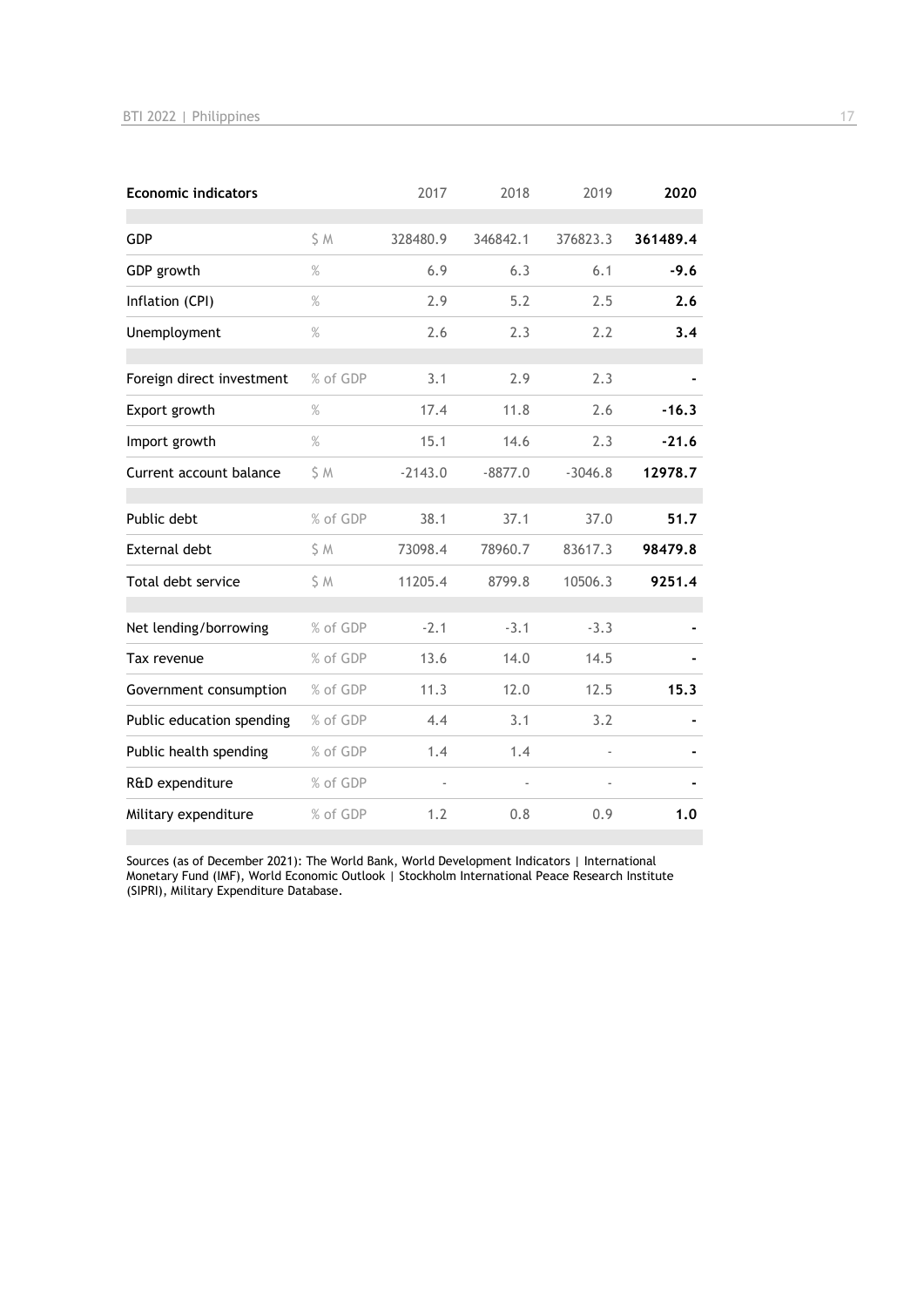#### **7 | Organization of the Market and Competition**

De jure, the Philippines is probably one of the most liberal economies in Asia. Stateowned enterprises do not play a significant role in the national economy, which is dominated by private business. However, there are still conglomerates and cartels owned by clans with strong ties to the political elite. Despite existing antitrust legislature and the accession to the WTO in 1995, the situation has not changed over the past couple of decades. Unfair trade practices exist especially in the sectors of telecommunications, energy, agriculture, food products and the cement industry. As a medium-developed country, the informal sector, which employs approximately 75% of the labor force, remains significant to the national economy. According to ILO, survey data indicate increasing numbers of workers in the informal sector, beyond the reach of social protection and labor legislation.

One hindrance is the inefficient bureaucracy that regulates investments and business operations in the country. Even if there are legal assurances over competition, bureaucratic red tape and lack of institutional autonomy of regulatory agencies increase the risk of doing business in the country. Establishing a business is particularly burdensome according to the World Bank's 2020 Doing Business report: it takes 13 procedures, 33 days and costs of 23.3% of the average income per capita, placing the country 171 out of 190 (2019: 166 out of 190) in the "Starting a Business" sub-index. High rates of corruption are also often named as one of the most significant obstacles for private investments in the Philippines. Despite increasing efforts to combat corruption, the problem remains one of the most pressing challenges facing the government.

The Philippine administrative system has a wide range of antitrust regulation at its disposal. Article 12, Section 19 of the constitution explicitly states that the Philippine state "shall regulate or prohibit monopolies when the public interest so requires." Additionally, "no combinations in restraint of trade or unfair competition shall be allowed."

Nevertheless, the enforcement lacks decisiveness, due to vague formulations, overlapping competencies between several agencies and strong ties between the economic and political elites.

The Philippine fair competition act, patterned after the main antitrust laws in the United States, came into effect in July 2015. Its intention is to ensure efficient and fair market competition among businesses engaged in trade, industry and all commercial economic activities. It prohibits anti-competitive agreements, the abuse of dominant positions, and mergers and acquisitions that limit, prevent and restrict competition. The Philippine Competition Commission (PCC) has a generally good reputation for its struggle against cartels and reducing the high rates of concentration within the domestic market, but its powers are limited.



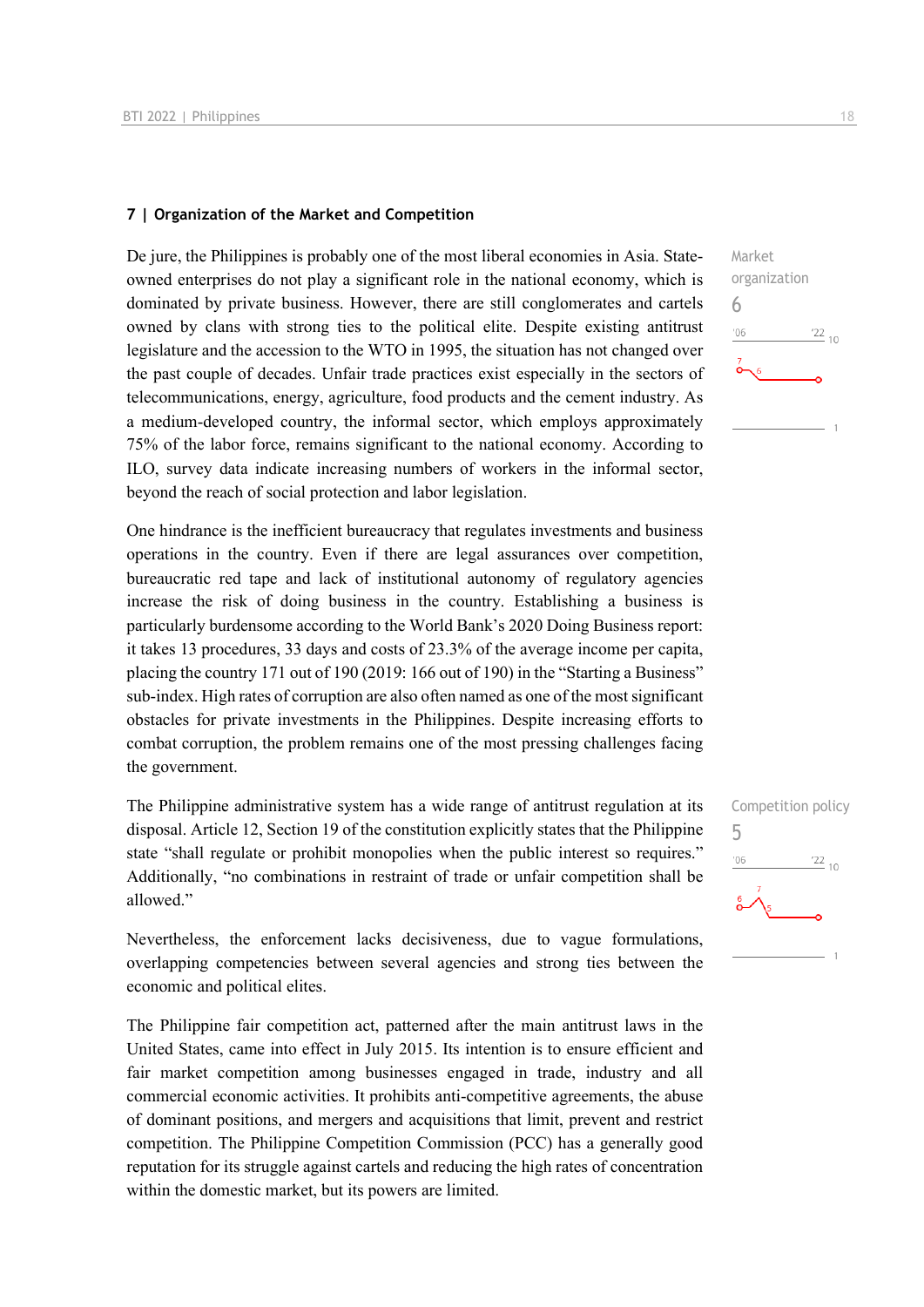Many sectors of the Philippine economy are not open to foreign competition. Two amendments to the Foreign Investment Act of 1991, which were passed by Congress in November 2019, represent a small step toward increasing foreign involvement in the Philippine economy. The amendments removed restrictions on employing skilled foreign professionals and reduced the required number of local hires for foreign investors from 50 to 15.

Rhetorically, the Philippines has always supported a free-trade and non-protectionist foreign trade policy even if the reality on the ground was somewhat different. The Duterte administration has not altered this old tradition.

The Philippines' membership in the ASEAN economic community eliminates tariffs on approximately 99% of all goods for ASEAN trading partners, with some exceptions for sensitive goods. However, there are still import quotas for rice and some other food products.

The World Bank's Doing Business Report 2020 ranks the Philippines 113 out of 190 countries for trading across borders, which is below the regional average.

The level of foreign direct investment is very low compared to other Southeast Asian states. In 2019, FDI did not even reach \$6.5 billion, the lowest level since 2015. In a comment, the National Economic and Development Authority (NEDA) Director General Ernesto Pernia complained that the Philippines was the most restrictive country in terms of FDI in the Southeast Asia region.

The simple average most favored nation (MFN) tariff applied to imports was 6.1% in 2019. Foreign investors experience several restrictions on what they may own, especially investors in natural resource exploration, the operation and management of public utilities, and educational institutions. Sectors of strategic importance, notably agriculture, fishery and several services, are generally restricted.

In 2015, the European Union granted the Philippines duty free entry to the European Union for many of the most important Philippine export goods under the European Union's Generalized Scheme of Preferences (GSP+). In September 2020, however, the European Parliament passed a resolution demanding that the European Union stop the preferential trading preferences for the Philippines in the light of gross and systematic violations of human rights occurring in the Philippines.

The Philippine banking system has been well-capitalized and resilient in the face of turbulence in the global economy. In June 2020, the consolidated capital adequacy ratio (CAR), which displays a bank's risk weighted credit exposure, averaged 16.7% (15.8% in 2018 according to World Bank data). This is well above the Basel III standard of 8%.

Liberalization of foreign trade 8  $\frac{22}{10}$  $-06$ 



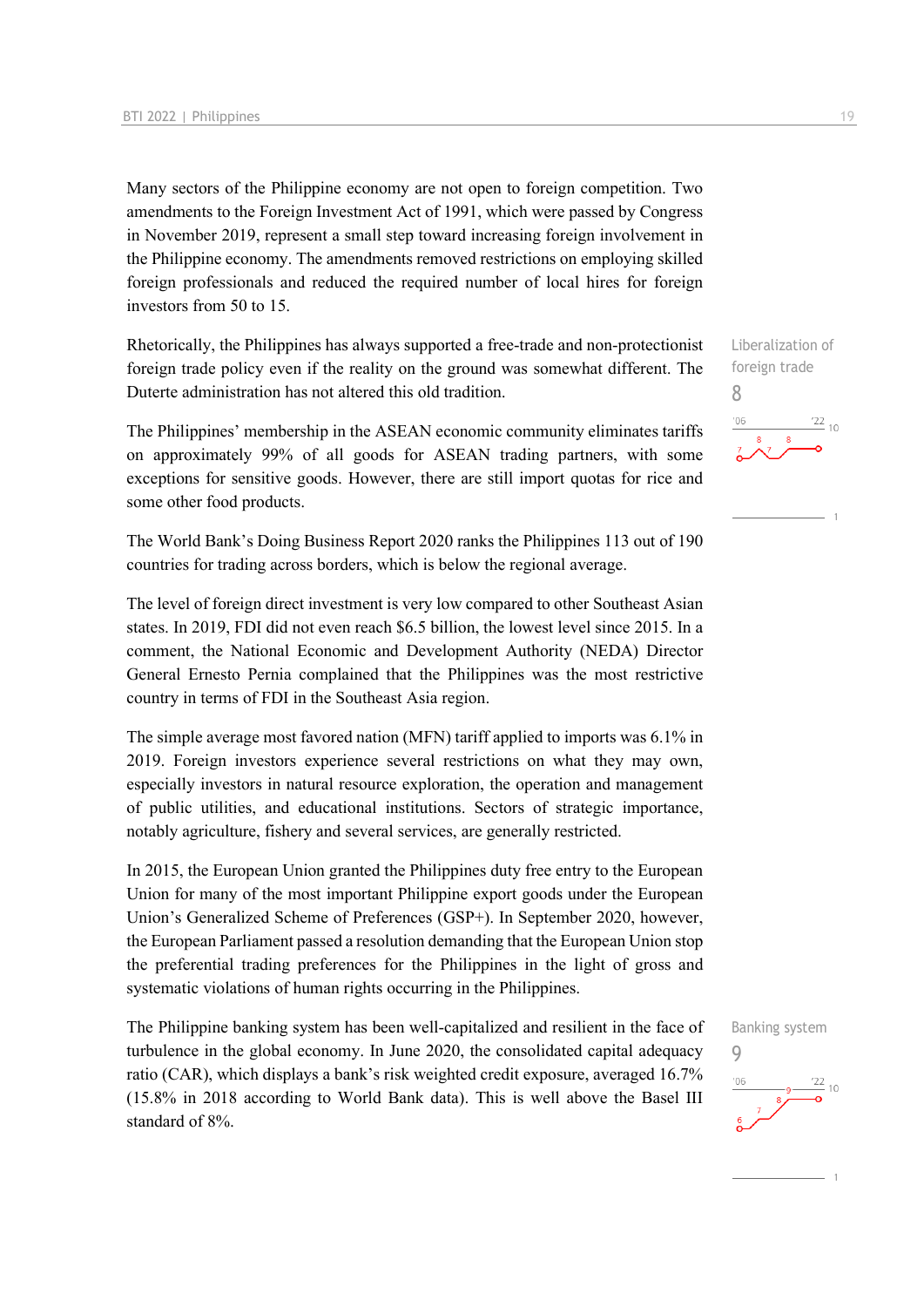In October 2020, Secretary of Finance Benjamin Diokno reported that the capital adequacy ratio of banks stood at 15.3% on a solo basis and 15.9% on a consolidated basis as of end-March 2020

The amount of non-performing loans rose significantly in 2020 as a consequence of the COVID-19 pandemic, but at 3.8% (November 2020) it remains average by regional comparison. A credit crisis has so far not occurred. The Philippines' foreign exchange reserves are sufficiently high at \$98 billion (July 2020). Ratings agency Fitch stated in January 2021 that the outlook for the Philippines banking system is stable, given that prospects in 2021 are broadly similar to those in 2020.

#### **8 | Monetary and fiscal stability**

The Philippine central bank (Bangko Sentral ng Pilipinas, BSP) is the highest monetary authority in the Philippines and is generally considered to be quite independent of the government. International ratings agencies and actors in financial markets generally have a positive opinion about the BSP and the Philippine banking system.

After a relatively high inflation rate (5.2%) in 2018, inflation decreased to 2.5% over 2019 and 2020. During the same period, the Philippine peso remained stable and without high volatility with respect to major foreign currencies. The COVID-19 pandemic has so far not significantly impacted on inflation or currency stability in the Philippines.

In order to stimulate the economy in the face of the coronavirus pandemic, the government launched an aid package worth around \$4 billion that was not previously included in the budget at the end of March 2020. It is the largest aid package ever provided by a government in the Philippines, but quite small in comparison to those of neighboring countries. Due to the economic crisis, special expenses and the expected reduction in tax revenue, budget deficit targets were raised to 9.6% of GDP for 2020 and 8.5% for 2021. The proposed budget for 2021 is 9.9% above the budgeted budget for 2020.

Public debt rose to 48.1% of GDP by the end of June 2020, from only 41.9% in 2019 and 33.9% in 2017, due to an increase in loans to fund programs to fight the pandemic.

Despite the economic crisis, until January 2021, the three largest ratings agencies (Standard and Poor's, Moody's, and Fitch) did not devalue Philippine government bonds, with government bonds continuing to be (as since 2013) classified as worth investing in. In May 2020, the World Bank approved a \$500 million loan to help the Philippines mitigate the impact of the COVID-19 pandemic.



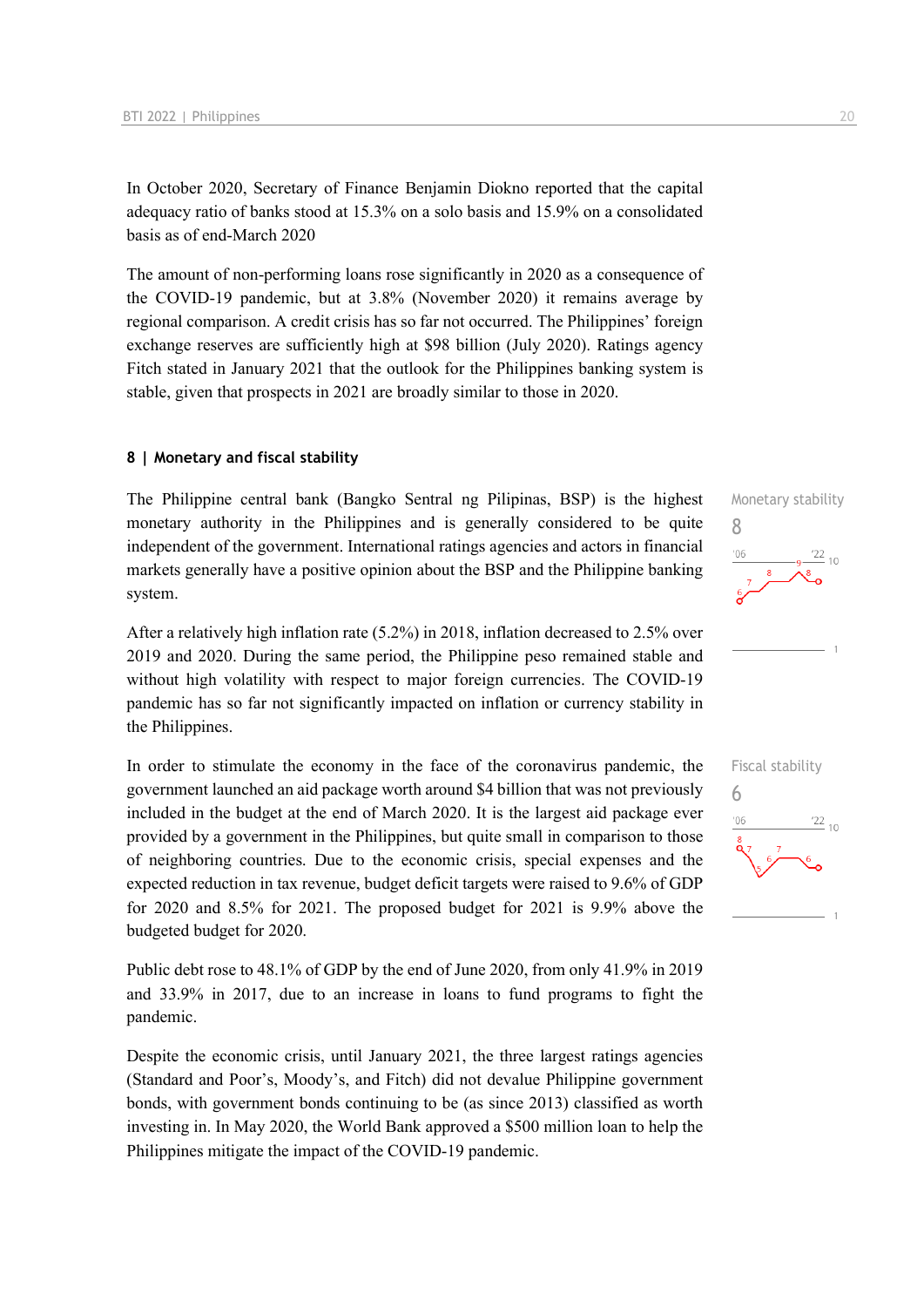#### **9 | Private Property**

Although the constitution provides a legal framework for private property rights, enforcement remains inconsistent. Outdated and conflicting laws hinder coordination between administering agencies, allow for arbitrariness and corruption, increase transaction costs and consistently lead to conflicts with informal settlers. In the 2020 International Property Rights Index from the Property Rights Alliance, the Philippines ranked 69 out of 129 countries. The ratings with regard to judicial independence, rule of law and control of corruption are relatively low.

In order to resolve this situation and to streamline the process of land registration, the Philippine Congress has been deliberating a land administration act for more than 10 years. According to the proposals, all administering competencies should be transferred to a single agency, the land administration authority, with quasi-judicial powers to settle private property disputes. However, it remains questionable if the bill will be passed by Congress anytime soon.

The World Bank's Ease of Doing Business Report 2020 ranks the Philippines 95 out of 190 countries (2019: 124, 2018: 113, 2017: 99). According to this report, the Philippines made starting a business easier by abolishing the minimum capital requirement for domestic companies. In addition, the Philippines made dealing with construction permits easier by improving coordination and streamlining the process for obtaining an occupancy certificate. The Philippines also strengthened minority investor protections by requiring greater disclosure of transactions with interested parties and enhancing director liability for transactions with interested parties.

A major constraint for micro, small and medium enterprises, which employ 98% of the workforce mainly in the agricultural, trade, hotel and restaurant sector, is accessing finance. A strong dependency on internal sources of financing hinders investments and expansion plans, thus undermining the competitiveness of the Philippine economy and the transformation of the economy from agriculture to manufacturing. High concentration in several sectors of the economy constitutes an additional barrier to under-capitalized enterprises.

The government continued to promote public-private partnerships (PPPs) such as the Build, Build, Build Program in order to attract new investors, tackle bottlenecks in infrastructure projects and privatize some of the remaining state-owned enterprises.

The current administration in the Philippines has no plans for the privatization of the economically important state-owned enterprises. During the COVID-19 pandemic, the government did not take equity stakes in troubled firms or nationalize companies to prevent bankruptcy.



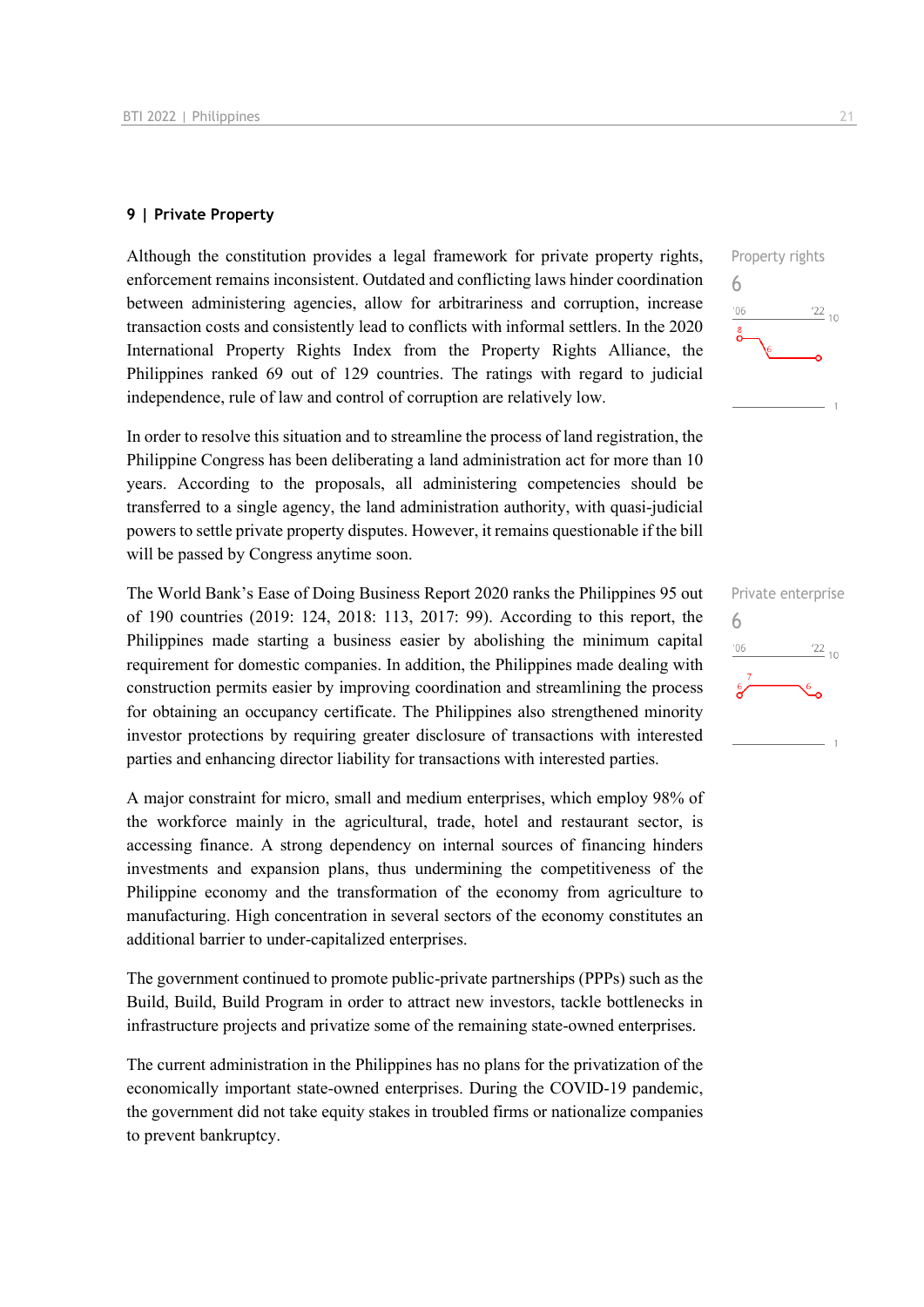#### **10 | Welfare Regime**

Social safety nets in the Philippines are still underdeveloped compared to many other countries in Southeast Asia. Most Filipinos rely on support from family (particularly remittances from relatives living overseas) or village-level structures.

The main instrument of the state's social safety system is the conditional cash transfer (CCT) Pantawid Pamilyang Pilipino Program (4Ps), which was launched in 2007. Ex-president Aquino and current President Duterte continued the CCT program but enacted no new major social safety policy initiatives. In April 2019, President Duterte signed Republic Act No. 11310, which made the 4Ps the official national poverty reduction strategy of the government.

Currently, the CCT program covers about 4.3 million poor households (December 2019), reaching more than 10 million children. CCT grants regular payments of about \$33 to mothers conditional on their children regularly attending school and receiving preventive health check-ups. According to a study by the Asian Development Bank (ADB) and the World Bank, the Philippine CCT is one of the most efficient social safety systems: it costs less than 0.5% of GDP yet reaches approximately 15 million people. The program has one of the most comprehensive poverty targeting databases in the world today, covering 75% of the country's population. One of its main advantages is that it delivers basic support outside the traditional patronage systems.

Right after the outbreak of the COVID-19 pandemic in March 2020, the Philippine government introduced the large-scale Social Amelioration Program (SAP) under the Bayanihan to Heal as One Act. Around 18 million poor and vulnerable households, comprising 70% of the population, were covered by the SAP program, including the households already enrolled in the 4Ps but also including vulnerable groups such as informal workers.

According to the Philippine constitution, there is equal access to education, public office and employment. In practice, however, Muslim people living in peripheral rural areas (e.g., Bangsamoro is the poorest and least developed region in the Philippines) face greater difficulties finding a good job than Christian people living in urban areas (e.g., Metro Manila is the most developed part of the Philippines). The critical situation of indigenous groups which have experienced consistent marginalization and have been victims of land-grabbing has not improved in recent years.

In terms of gender equality, the Philippines is ranked a remarkable 16 out of 153 countries in the 2020 Global Gender Gap Index of the World Economic with a score of 0.781. The Philippines boasts the smallest gender gap of any Asian country by far – the second best is Lao PDR, which ranked 43. The index covers economic participation and opportunity, educational attainment, health outcomes, and political empowerment.



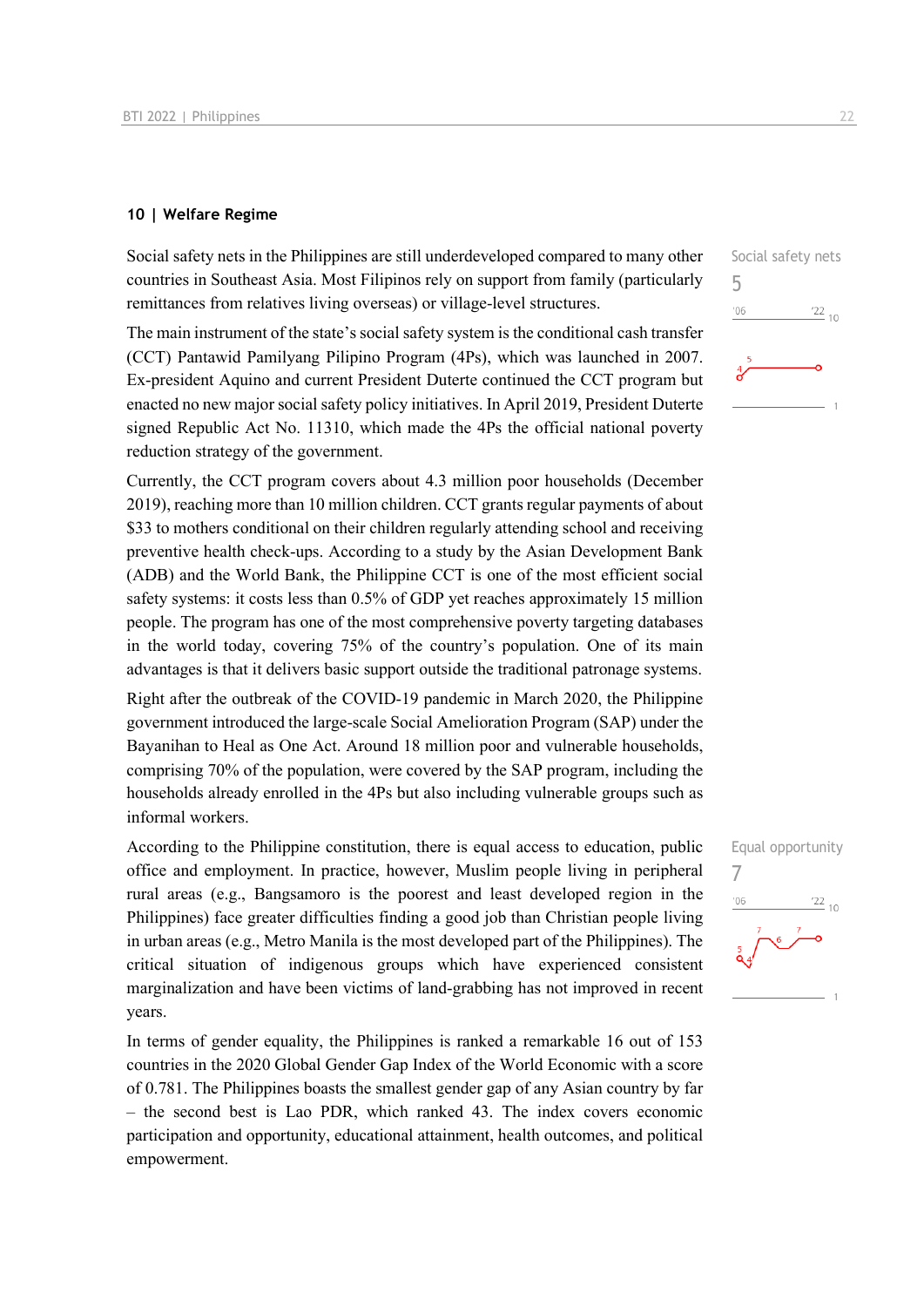Under the Duterte administration, republic act 10911 was passed, which penalizes employers who refuse to hire workers because of their advanced age. This is a significant step in implementing anti-discrimination in employment. A bill on antidiscrimination based on SOGIE (sexual orientation or gender identification/expression) promoted by Senator Risa Hontiveros has been locked in Congress for many years.

#### **11 | Economic Performance**

Between 2009 and the outbreak of the coronavirus pandemic, the Philippines enjoyed considerable economic growth. However, growth in gross domestic product in 2019 was only 5.9% and was thus lower than in previous years (2018: 6.2%, 2017: 6.7%). In 2020, the coronavirus pandemic had a very negative impact on economic development in the Philippines. Household consumption, which accounts for around three-quarters of GDP, fell by 15.5% in the second quarter of 2020, down 7.8% for the first half of 2020. The unemployment rate more than tripled from 5.1% in April 2019 to 17.7% in April 2020. Over the whole of 2020, GDP contracted by 9.5%. As a result, the Philippines experienced one of the largest economic slumps of any country in East and Southeast Asia.

Another important component of GDP, remittances from Filipinos living abroad, declined 4.2% year-on-year in the first half of 2020. With over 500,000 seafarers, Filipinos make up around 25% of global shipping crews. Consequently, the relatives of Filipino seafarers were particularly affected by the restrictions on movement, with remittances from seafarers falling by almost 20%. In mid-August 2020, the government reported that in 2020 over 600,000 Filipinos previously employed abroad had returned because they had lost their jobs.

The budget deficit is higher than before and state debts have risen significantly, but both are still considered to be manageable.

#### **12 | Sustainability**

In the latest Environmental Performance Index (EPI) 2020, the Philippines ranked 111 out of 180 countries, a strong decline from 82 in 2018 and 66 in 2016. The biggest negative developments were noted in the species habitat sub-index, and the growth rate of carbon dioxide and nitrogen oxide emissions. The EPI scores and ranks countries on the basis of two areas: environmental health, which measures the protection of human health from environmental harm, and ecosystem vitality, which measures ecosystem protection and resource management.

The Philippines is one of the most vulnerable countries in the world to climate change and has experienced an increasing number of natural disasters such as typhoons over



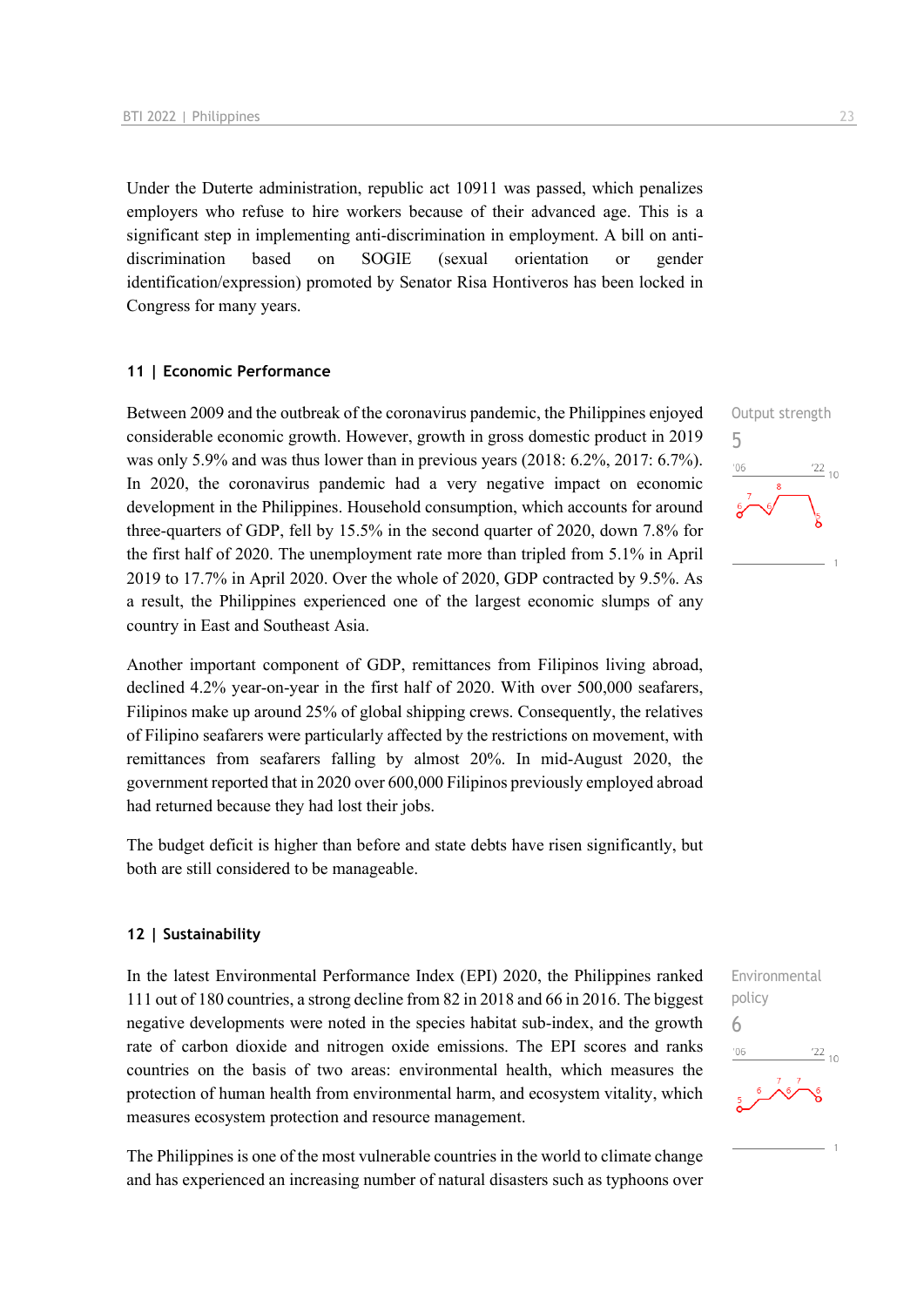recent years. Having adopted a skeptical position for a long time, President Duterte has now recognized the dangers that the consequences of climate change pose to the Philippines and has addressed this issue at various national and international events.

It is remarkable that more than 25% of the Philippines' electrical energy is from renewable energy sources. Geothermal energy production is one of the highest in the world. In contrast, mining which causes many environmental problems in neighboring countries is heavily restricted in the Philippines.

Human capital development is a key element in the Philippine development plan 2017-2022. Recent education reforms have increased enrollment levels, graduation rates and mean years of schooling in elementary and secondary education. They have also improved the quality of higher education. The 2013 basic education act extended the basic education cycle from 10 to 13 years.

However, simply increasing the number of years of schooling does not automatically result in greater learning and qualifications. In the U.N. Education Index 2019, which captures the level of education by measuring average years of schooling for adults, the level of education in the Philippines has grown only very slowly since the abovementioned education extension. From a value of 0.655 in 2013, it grew to only 0.678 in 2019.

Nevertheless, the enacted educational reforms are a serious attempt to counter the vast deficits in the education system, which constitutes a significant constraint on further inclusive growth. The Philippines has historically scored very low in international math and science high school rankings. In the 2018 PISA tests of 15 year-old students' skills and knowledge in mathematics, the Philippines ranked 73 out of 75 countries. With around 35 students per teacher in high school, the Philippines has one of the worst teacher-student ratios at the secondary level of education in Southeast Asia.

The education budget has grown markedly from 2.9% of GDP in 2013 to 4.3% of GDP in 2017. The Duterte administration has further increased expenditure on education and passed the universal access to quality tertiary education act, which includes provisions for the state to pay the tuition fees for undergraduate students in state universities.

Investment in R&D in the Philippines increased slightly from 0.14% of GDP in 2014 to 0.18% of GDP by 2017, and (according to government information) to 0.15% of GDP, which is one of the lowest rates in all of Southeast Asia.

Some hope for change was connected with the Philippine Innovation Act, which was passed with the intention of encouraging R&D by providing a PHP 1 billion revolving fund to support startups, and innovative micro, small and medium enterprises (MSMEs). For many years, academics and sections of the business community have demanded that the Philippines invest more in science and technology in order to sustain economic growth rates.

Education policy / R&D 5 $06'$  $\frac{22}{10}$ 

 $\mathbf{a}_4$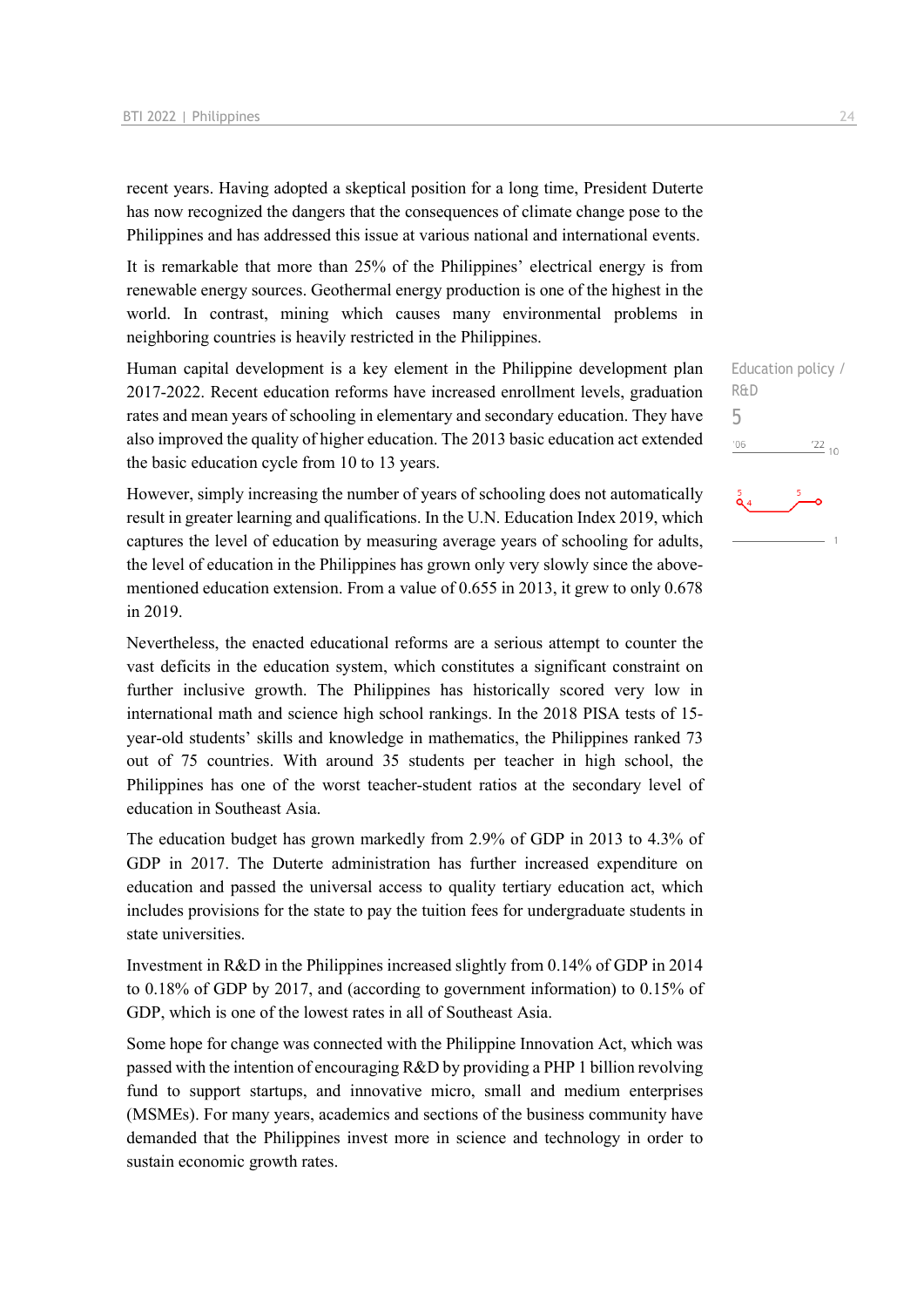## Governance

## I. Level of Difficulty

The Philippines is an archipelago consisting of more than 7,000 islands, which stretch approximately 1,850 kilometers from north to south and more than 1,100 kilometers from west to east. With around 108 million inhabitants (and an additional 10 million who live and work abroad), the Philippines is the 13th most populated state in the world, posing a more difficult challenge for good governance and development than in smaller states. The Philippines is predominantly mountainous. It is an extremely multiethnic and multilingual country. Additionally, its close location to the Pacific Ring of Fire leaves the Philippines prone to relatively frequent natural disasters, such as volcanic eruptions, earthquakes and typhoons. In the last few years, the Philippines witnessed several extremely strong typhoons.

In November 2020, Super Typhoon Goni (named Rolly in the Philippines), the world's most powerful tropical cyclone in 2020, brought torrential rains, violent winds, mudslides and storm surges to Luzon and other part of the Philippines. It was followed by Typhoon Vamco (named Ulysses in the Philippines) only a few days later. Together, the two typhoons caused around \$720 million in damage.

In the Weltrisiko-Index 2020 of the University of Bochum, the Philippines ranked ninth out of 181 countries (2018: third out of 171) on a scale of countries most vulnerable to natural and other disasters. It is obvious that under these geographic and demographic conditions, it is difficult for any government to provide adequate infrastructure and public services (e.g., health care and education) to all parts of the country. Weak state capacity and structurally ingrained social inequality further constrain the political leadership's governance capacity.

Despite remarkable GDP growth in recent years, the poverty rate is declining only slowly. The very high rate of population growth is one reason why addressing poverty is so difficult. Over the last 40 years, the population of the Philippines has more than doubled from around 50 million in 1982 to around 108 million in 2020.

Not least due to the prominence of Roman Catholic beliefs on sex and reproduction, the Philippine population is currently increasing at a rate of approximately 1.8 million people per year. The overall fertility rate per woman has gone down quite significantly over the last 20 years, but the Philippines nevertheless has one of the fastest growing populations in Southeast Asia (beside East Timor and Laos).

**Structural** constraints

 $^{22}$  10

7 $n<sub>6</sub>$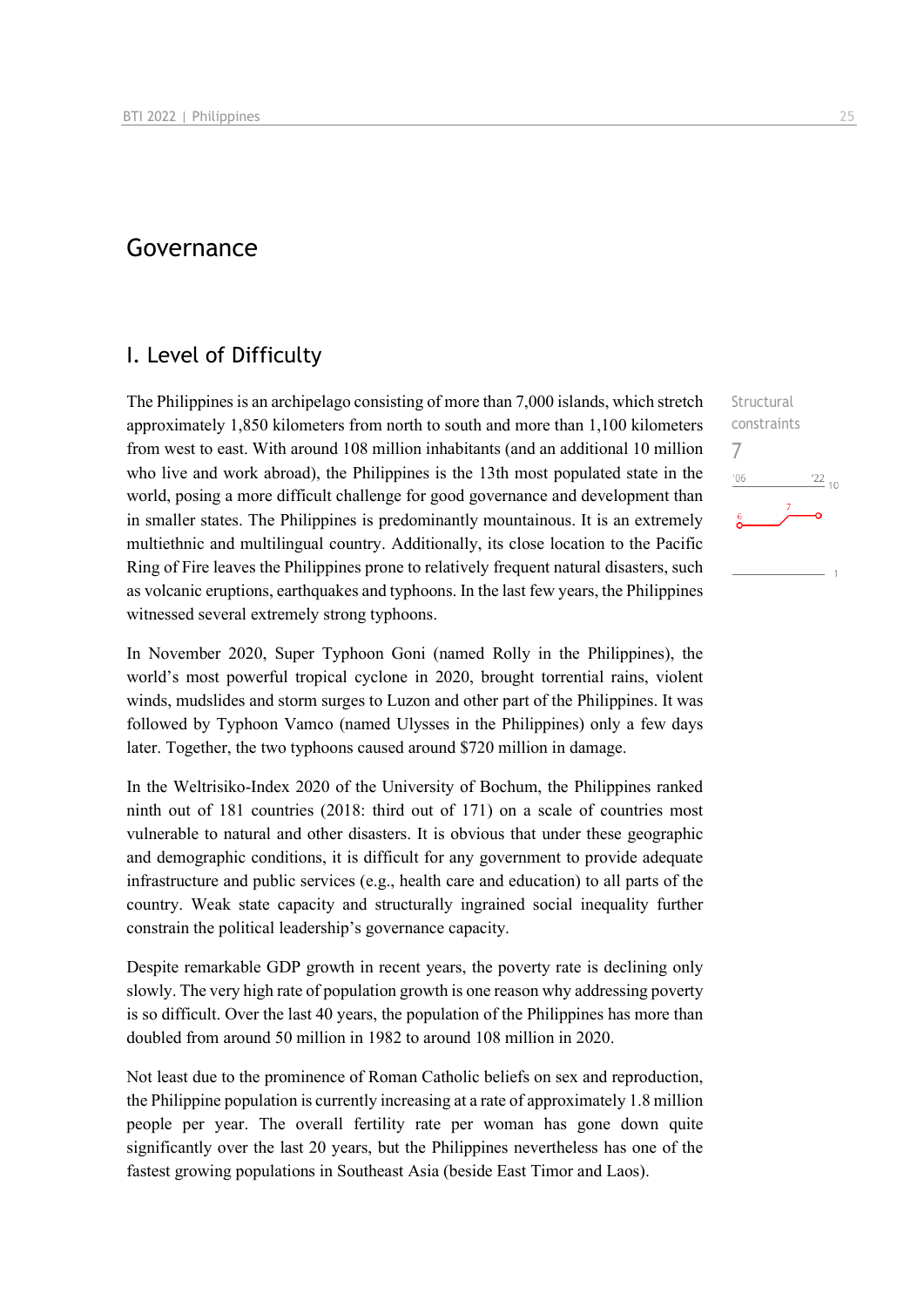The lockdowns during the COVID-19 pandemic meant that hundreds of thousands of women were unable to access birth control, resulting in an increase in unplanned pregnancies across the country. It is estimated that an extra 214,000 unplanned babies will be born in 2021, according to projections by the University of the Philippines Population Institute and the United Nations Population Fund.

As mentioned in "Interest groups," the Philippines has a vibrant associational system. Its traditions reach back to the late Spanish period and the period of U.S. rule, which emphasized and actively promoted the formation of societal associations. The country also has one of the highest densities of societal associations in Southeast Asia. Institutional factors such as the 1987 constitution and the local government code (the "decentralization law") provide favorable political incentives for the flourishing of civic associations and interest groups.

The spectrum encompasses archconservative Christian organizations, business associations, civil liberty groups and leftist organizations. Many of them are very active and seek to make their voice heard in the public sphere.

Transparency and frequent public participation lead to relatively high social capital. However, this advantage translates insufficiently into politics, meaning that the dominance of oligarchic clans has been challenged but not broken by civil society. The growing authoritarian tendencies of the Duterte government are a threat to civil society groups that are critical of government policies.

A variety of serious conflicts plague the Philippine state. The most important cleavage in the Philippines is the sharp division between a small, but extremely powerful upper-class, mostly consisting of established landowning family clans and the large majority of the population, who live in poverty. To date, all governments have failed to distribute the nation's wealth in accordance with the principle of social justice.

Another major cleavage in the extremely multilingual and multiethnic country is that between center and periphery. Urban areas, particularly Metro Manila, enjoy a much higher standard of living than rural areas and will continue to do so in the near future.

The conflict in Muslim Mindanao is not only driven by ethnic and religious causes. The eastern parts of Mindanao are the poorest and least developed areas of the country. In addition, local warlords with private armies are responsible for widespread violence. The crime rate is not as high everywhere as in the troubled regions of Muslim Mindanao, but compared to other Southeast Asian countries, the number of conflicts and the use of violence in the Philippines is above average.

The war on drugs and criminality that President Duterte began in 2016 has led to extrajudicial killings and human rights abuses, particularly among the poor social classes, and adds another dimension to existing conflicts. The financial and political strengthening of military and police units, particularly the de facto immunity granted to them, is partly responsible for the continuation of violence in many parts of the country.

Civil society traditions 4  $\frac{22}{10}$  $'06$ 

|     | Conflict intensity |
|-----|--------------------|
| 6   |                    |
| '06 | $\frac{22}{10}$    |
| 6   |                    |
|     |                    |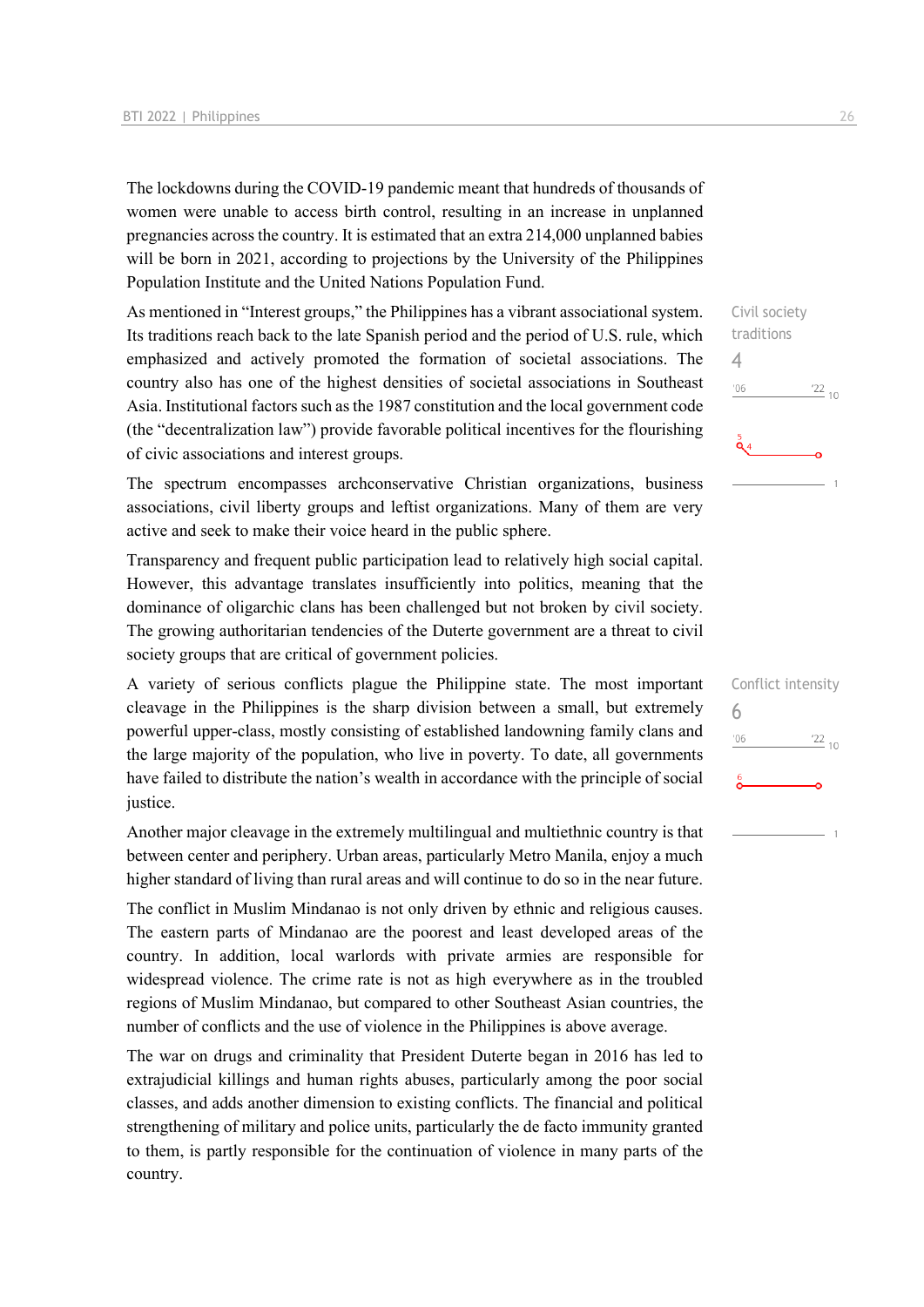The COVID-19-related economic crisis came as a shock after more than 21 years of uninterrupted economic growth. It will take some time for the country to recover economically, but the economic crisis could increase the likelihood of political transformation with elections scheduled for May 2022.

## II. Governance Performance

#### **14 | Steering Capability**

The top priority of the current administration under President Duterte is to improve economic conditions and reduce poverty in the country. Because drug dealing and consumption are regarded as major hindrances of socioeconomic development, the administration has also made the war on drugs a top policy priority in the Philippines. Additionally, the Duterte administration wants to reform existing political and administrative structures by proposing a new constitution, the main idea of which is to introduce federal government structures.

In general, the Duterte administration has shown a commitment to reform and has set clear priorities, even if many observers question whether these priorities are the correct ones. The president's lack of respect for human rights and his authoritarian leadership style are, however, not compatible with the idea of deepening democracy.

Following the outbreak of the COVID-19 pandemic, containing the spread of the virus and achieving economic recovery have become new priorities. The government, however, failed to achieve significant success in preventing the spread of the coronavirus and economic decline. With 521,413 confirmed COVID-19 infections and 10,600 COVID-19-related deaths (WHO data from January 31, 2021), the Philippines had (together with Indonesia) the highest coronavirus infection numbers in Southeast Asia. In addition, with a record negative economic growth rate of 9.5%, the Philippines had the worst economic performance of any ASEAN state in 2020. In an academic study on containing the coronavirus by the Australian think tank the Lowy Institute in January 2021, the Philippines ranked 79 out of 98 countries evaluated.

One long-term priority of the Duterte administration has not been affected by the impact of the COVID-19 pandemic, namely the war on drugs. According to Human Rights Watch's World Report 2020, "killings intensified during the COVID-19 pandemic in 2020, as did unnecessary arrests during lockdowns." It seems that the initial priorities of the Duterte administration, economic improvement and poverty reduction, have become less relevant over the last two years.

#### **Ouestion** Score

## Prioritization 5 $06'$  $\frac{22}{10}$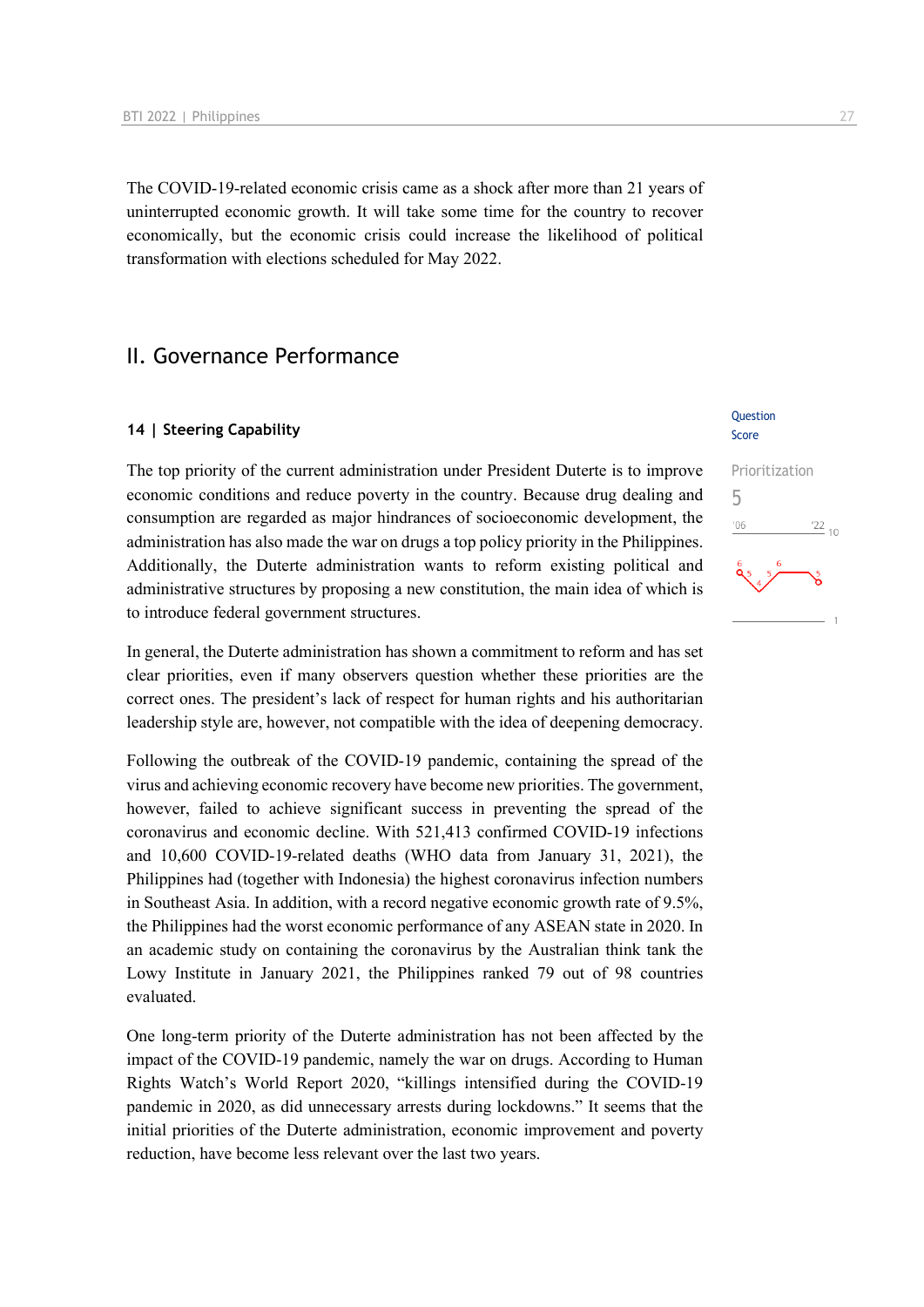Policy implementation is a major problem in the Philippines. Compared to his electoral campaign promises, President Duterte has only realized a small number of his planned projects. The massive investments in public private partnership programs to deliver urgently needed infrastructure projects such as highways and public transport have been plagued by significant delays in construction.

Another major policy reform that failed was the introduction of a new constitution, which was intended to address many of the weaknesses of the 1987 constitution and has so far not been amended. All of Duterte's plans to restructure the political system of the Philippines (the federal state, parliamentary system of government and electoral reforms) have not been realized and were blocked in the end not only by some obstinate senators, but also by the Duterte administration's lack of political will.

The COVID-19 pandemic was not the main reason for the lack of implementation of important government policies, since the projects were already stuck before the pandemic hit the Philippines. It is worth mentioning that the substantial problem of policy implementation is not a new problem but had already existed under the previous Aquino and GMA administrations.

The response of the Duterte administration to the threat posed by the COVID-19 pandemic was typical of Duterte's leadership style. Instead of focusing on protecting lives, the police and military-dominated COVID-19 task force decided to strengthen national security, and law and order. Consequently, the war on drugs was intensified, tens of thousands of people were arrested for violating quarantine measures, and new anti-terrorism measures were passed that extended the government's powers to suppress dissent and restrict basic civil rights.

If judged by the rhetoric of leading politicians and technocrats, policy learning is an important part of Philippine policymaking, but the reality is often more sobering. It is relatively common in Philippine politics that the newly elected administration distances itself from the policies of their predecessors and tries to avoid their mistakes. President Duterte complained about the missing successes and the slow pace of reform of his predecessor and tried to speed up the process. To date, however, there are few visible examples of policy learning.

The Philippines was under previous administrations generally very open to receiving foreign advice and consultancy. This has become less so under President Duterte.

In terms of the government's performance in responding to the coronavirus pandemic, the government did not learn much from other countries which sought to find the right balance between individual/economic freedom and state rigidity in containing the spread of the virus. Instead, the government pursued an authoritarian police-led lockdown policy, which led not only to one of the highest rates of COVID-19 infections and deaths but also to one of the highest rates of economic damage in terms of negative GDP growth worldwide.





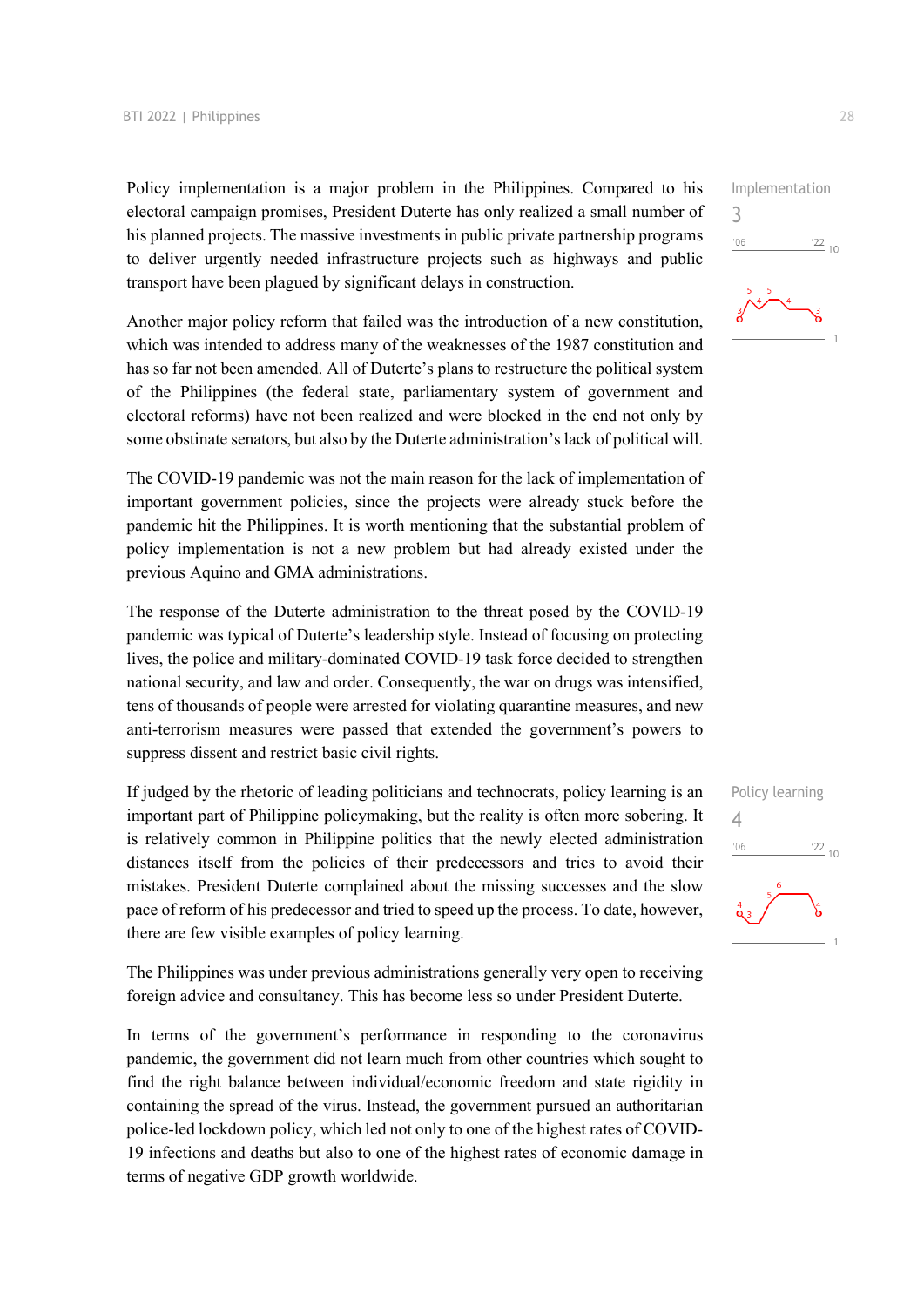#### **15 | Resource Efficiency**

The Philippine government makes efficient use of only some of its available human, financial and organizational resources. The appointment of public servants is in many cases not in accordance with competitive recruiting procedures but rather a tool of patronage. In particular, the Philippine president can appoint thousands of administrative positions and every president so far has made use of this power. The number of politically motivated dismissals is very high, reducing the efficient use of government administrative personnel. Public service is often inefficient, primarily due to lack of effective management.

A substantial waste of public money is the pork barrel system, a lump-sum discretionary fund granted to each member of Congress to be spent in their respective constituencies. Many members of Congress divert this public money into their own pockets. Despite being officially abolished by a Supreme Court decision in 2014, this practice has continued. Members of Congress continue to submit "lists of projects" to the administration to be funded by the national budget.

Under the Aquino administration, the Philippines did relatively well in terms of fiscal policies and balanced state budgets. This has changed under President Duterte, with higher budget spending, particularly for the security sector and education. Consequently, state debts have risen since 2016 and the state's currency reserves have been reduced. This trend has continued following the outbreak of the COVID-19 pandemic in March 2020, as extra-state spending for affected companies and citizens became necessary. So far, this reallocation of resources seems to have been done in a largely efficient and transparent manner. There was, however, one major corruption scandal around the Philippine Health Insurance Corporation (PhilHealth), which operates under the Department of Health, in which in midst of the COVID-19 pandemic around PHP 15 billion (approximately \$300 million) was pocketed by certain individuals within the agency.

Currently there are no major frictions and contradictions between the various state departments. The Duterte administration controls the House of Representatives and the Supreme Court. Only a few senators are not supporters of the president, but the number of Duterte followers has increased since the 2019 mid-term elections. The national government is supported by allies in a majority of the local governments.

What is problematic in terms of policy coordination is the limited strategic orientation toward innovation in the Philippines, which would be necessary to improve international competitiveness. The coordination between state, private enterprises and research institutions, such as universities and think tanks, desperately needs further improvement.



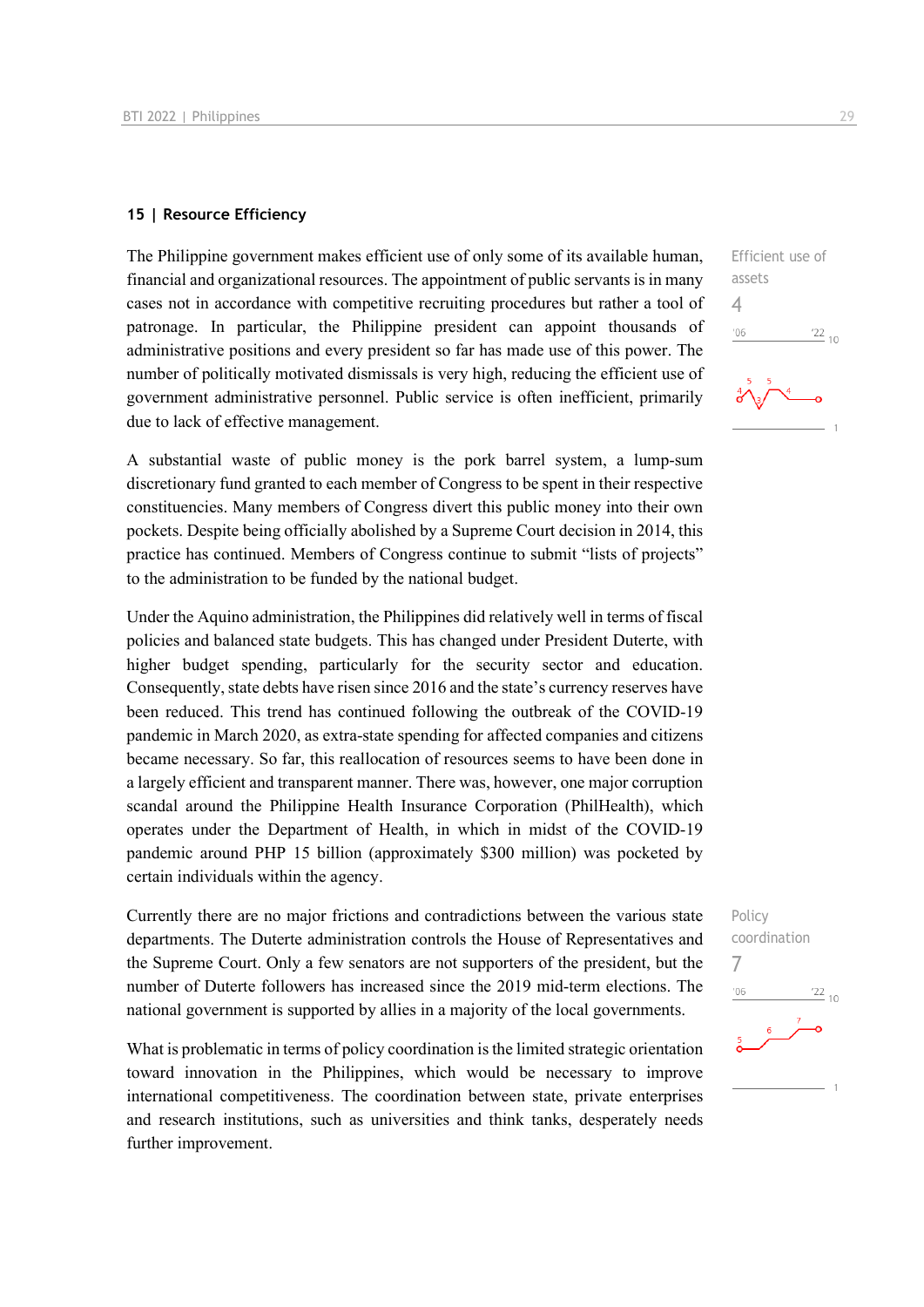With regard to the fight against the COVID-19 pandemic, policy coordination under the COVID-19 National Task Force has not been very successful. The task force focused too much on law and order, and neglected social, economic and humanitarian aspects.

In his election campaign of 2016, President Duterte took a tough stance on the fight against corruption. In July 2016, Duterte signed an executive order mandating full public disclosure by all offices under the executive branch.

However, some of Duterte's cabinet members (e.g., former Tourism Secretary Wanda Tulfo-Teo and former Justice Secretary Vitaliano Aguirre) were allegedly involved in corruption and were forced to leave their offices. Formal legal procedures, however, have not been pursued in either case.

In terms of credibility in the fight against corruption, it must be noted that Duterte has very close ties with the Marcos clan and Gloria Macapagal-Arroyo. The latter is far from a good example of a "clean" leader and had been under house arrest for six years under the previous administration on charges of corruption, electoral fraud and plunder. The same holds true for the Marcos clan, the family of former dictator Ferdinand Marcos (1972–1986), whose members still benefit from the millions of U.S. dollars that were stolen during the authoritarian era. In a remarkable decision, the Sandiganbayan, whose task is to tackle graft and corrupt practices committed by public officers and employees, dismissed a civil case against the Marcos family involving the forfeiture of PHP 267 million (around \$5.5 million) of alleged ill-gotten wealth in December 2020.

According to media reports, the Philippine tax authority, the bureau of internal revenue (BIR) has pursued more cases of tax evasion than previously. A website, phone hotline and a Facebook page invite Filipinos to report tax cheaters, smugglers and officials guilty of graft or having a suspiciously lavish lifestyle. However, the rate of corruption remains high, particularly in the civil service (see the recent corruption scandal in PhilHealth described "Efficient use of assets") and the police.

#### **16 | Consensus-Building**

Electoral democracy and the market economy are strongly supported by an overwhelming majority of the Filipino political and economic elite, as well as the general public. However, the high numbers of popular and elite support for an authoritarian leader like President Duterte reveals that this widespread support for democracy does not include all ingredients of a fully-fledged democracy. Despite the ongoing coronavirus pandemic and the related economic crisis, President Duterte still enjoys a high level of support among the general public. In a Pulse Asia survey from September 2020, 91% of Filipino respondents reported being satisfied with Duterte's performance as president, only 5% disapproved of his performance, while 5% were

Anti-corruption policy 4  $\frac{22}{10}$  $'06$ 

6

 $-06$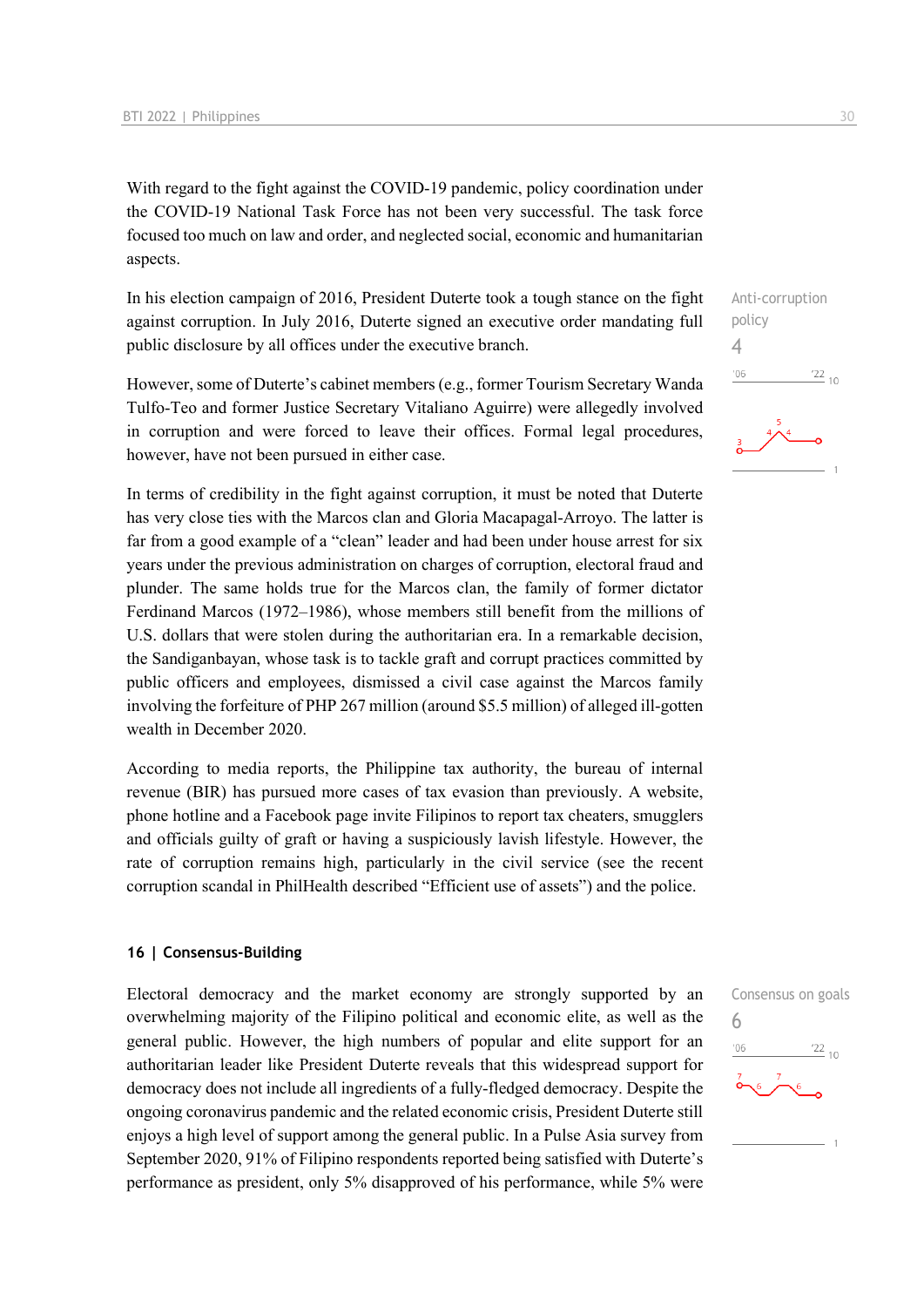undecided. Democracy as a general concept is refused completely by only small minorities. This includes the radical left, who strive for a communist order, and radical Islamists in Mindanao who favor an Islamic caliphate. At beginning of his term, President Duterte made serious efforts to include the radical left in mainstream political decision-making but gave up after less than two years. At the end of 2018, he ordered the army to hunt down and kill all militant communists. In December 2020, President Duterte said that during the rest of his term there would be no truce with the communist rebels.

The market economy is generally accepted by a large majority of Filipinos. This is in part due to the strong American cultural influence and its emphasis on the key principles of market economy such as competition and private enterprise, which as a result are deeply engrained in the minds of the elites and ordinary Filipinos. However, free market economy is heavily criticized by a large segment of the political left, ranging from moderate critics of neo-liberalism to radical communists. These groups would prefer a more state-oriented economic system.

President Duterte himself can be regarded as an anti-democratic actor since he has displayed authoritarian tendencies, reflected by his low regard for human rights and civil liberties. Additionally, he has threatened on various occasions to declare martial law and/or abolish democratic institutions such as Congress or the Supreme Court if they oppose his policies.

As explained in "Consensus on goals," established family clans, who care more for their economic and political power than for a liberal democracy, are a danger to deeper democratization in the Philippines. They are mostly co-opted within the democratic structures but show resistance against any substantial reforms that would endanger their positions and privileges.

The Armed Forces of the Philippines (AFP) is a potential veto player, of which some factions have initiated several attempted coup d'états since the start of the democratization process in 1986. The administration of former President Gloria Macapagal-Arroyo relied heavily on their support due to its low level of public legitimacy. Whereas military expenditure (as a percentage of GDP) was declining under the Aquino administration, President Duterte has raised it. Additionally, he appointed many retired army members to top government and administrative positions. Around half of his secretaries are former high-ranking military or police officials.

Anti-democratic actors 4 $\frac{22}{10}$  $'06$ 

 $\stackrel{>}{\bullet}$   $\sim$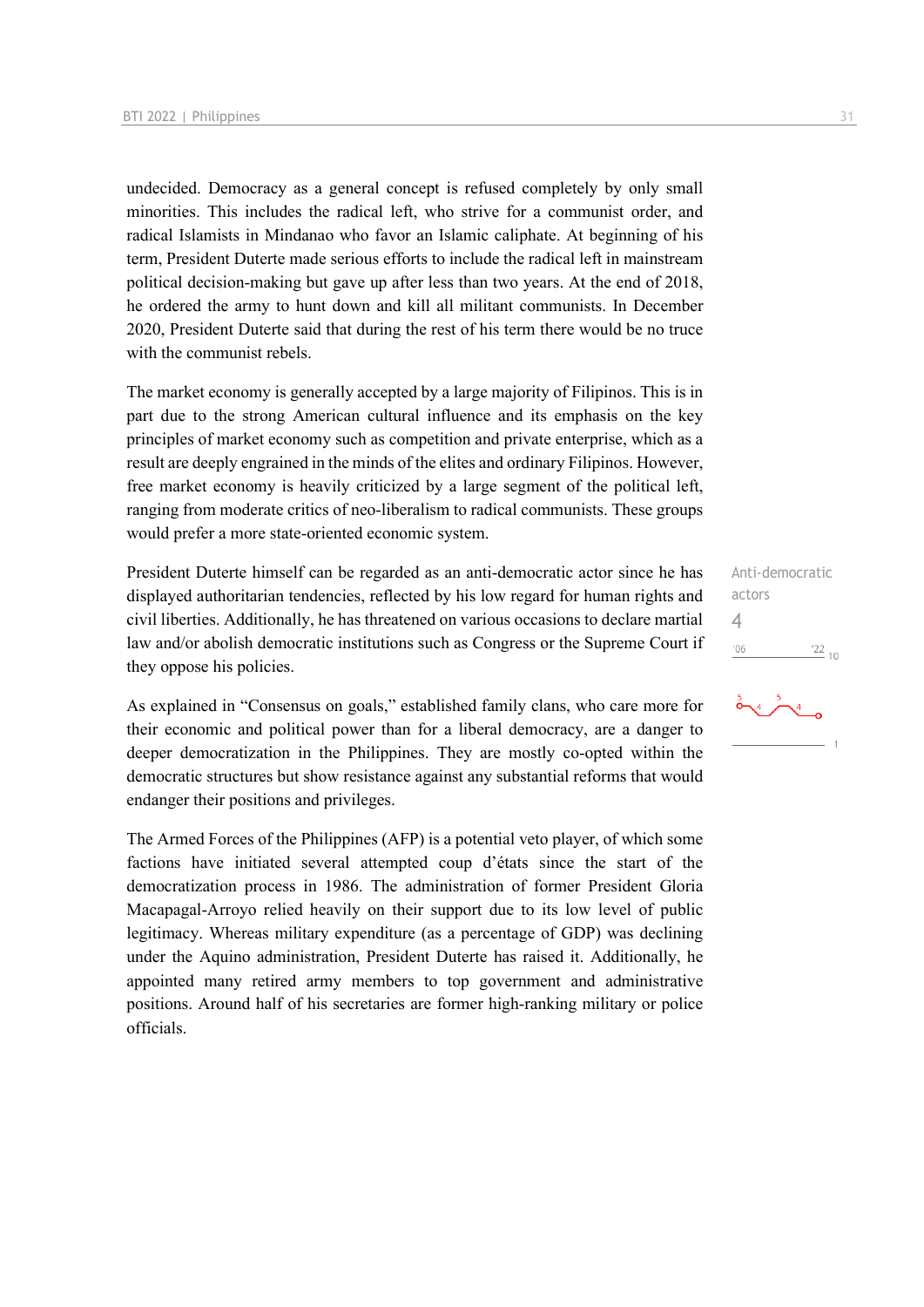The most important internal conflict in the Philippines is in the Muslim areas of Mindanao (Bangsamoro). The Duterte administration began a new round of negotiations with the Moro Islamic Liberation Front (MILF) and agreed the Bangsamoro Organic Law (BOL), which enabled the establishment of the Bangsamoro Autonomous Region of Muslim Mindanao (BARMM).

Under the deal for BOL, the rebels gave up their goal of an independent state in exchange for broad autonomy. A referendum in January 2019 ratified the BOL and a more autonomous Bangsamoro transition government under Interim Prime Minister Murad Ebrahim was formed.

The cleavage between labor and capital has not been reduced in recent years. Trade unions find themselves in a difficult position. As can be seen in many other countries, the main benefits of economic progress went to the already well-off people. Since a redistribution of wealth is only weakly implemented in the Philippines, the cleavage is likely to grow in the coming year.

So far, the Duterte administration relies on the traditional liberal economic programs (trickle-down effect) of his predecessors and shows insufficient engagement to seriously tackle this socioeconomic cleavage.

In general, civil society organizations and NGOs are usually excluded from formal decision-making in the Philippines, but they play an important role in initiating legislation and influencing debates in Congress. A multitude of watchdog organizations closely monitor policy implementation. Community-based organizations exert a strong influence on local level political decision-making.

Under the presidency of Rodrigo Duterte, reform-oriented, liberal and left-wing civil society organizations that promote human rights and civil liberties have been sidelined, and, worse, increasingly harassed and even murdered. Without any legal consequences, security forces and unidentified gunmen have committed dozens of extrajudicial killings of political activists, environmentalists and human rights defenders.

The Duterte administration hardly included any civil society actors in its COVID-19 response, focusing instead on the police and military, as can be seen in the composition and actions of the COVID-19 National Task Force.

Reconciling historical acts of injustice, such as those that were perpetrated under the military dictatorship of Ferdinand Marcos, is not a topic for President Duterte. He has made no secret of his admiration for the former dictator, whom he allowed to be buried at the national Heroes Cemetery nearly 30 years after his death. Additionally, he promoted the political careers of the son and wife of Marcos. These actions did not contribute to reconciliation between the supporters and victims of the authoritarian rule of Ferdinand Marcos.



Cleavage / conflict management

4





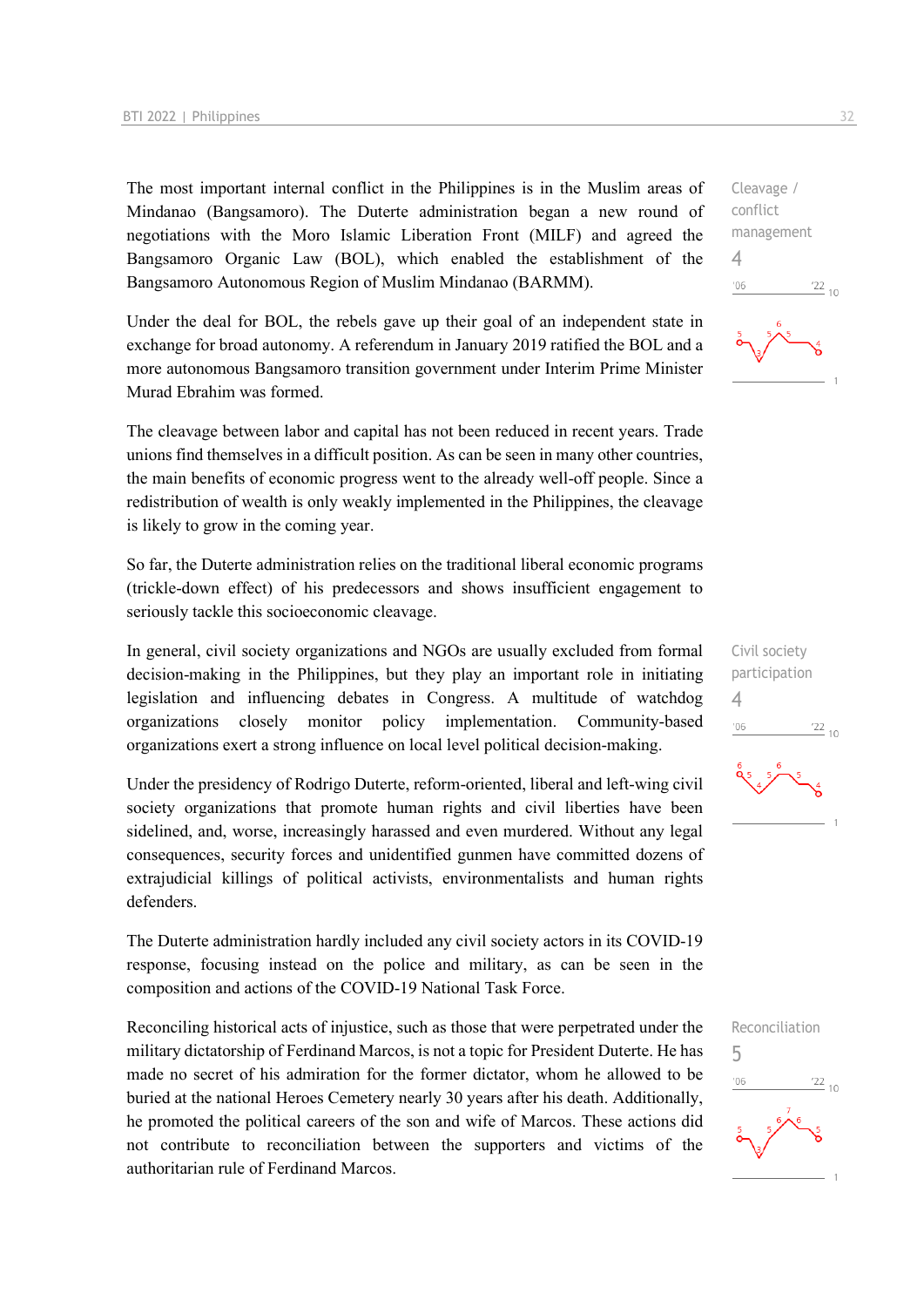Another important reconciliation process concerns that between the national government and the Muslim minority (Bangsamoro) in Mindanao. A major step was the signing of a comprehensive peace agreement between the central government and the MILF (Moro Islamic Liberation Front) in March 2014, followed by agreeing of the Bangsamoro Organic Law (BOL) in 2018, which was ratified by referendum in January 2019. In the BOL, the government explicitly acknowledged the Bangsamoro's "distinct historical identity and birthright to their ancestral homeland." This reconciliation process seems to have had greater success.

#### **17 | International Cooperation**

Philippine governments have repeatedly underlined their willingness to learn and to profit from international loans, grants and knowledge in order to improve their internal weaknesses in terms of governance and economic development. In February 2017, the national economic and development authority (NEDA) officially approved the Philippine development plan  $2017 - 2022$  targeting the socioeconomic improvement of the living conditions for all Filipinos. According to NEDA, the total official development assistance (ODA) portfolio as of December 2019 amounted to \$21.62 billion and consisted of 84 loans worth \$19.98 billion and 268 grants worth \$1.64 billion. Japan provided the bulk of ODA assistance to the country, accounting for a 39% share (\$8.51 billion for 41 loans/grants) of the active ODA portfolio, followed by the Asian Development Bank (ADB) with 26% (\$5.70 billion for 44 loans/grants) and the World Bank with 20% (\$4.31 billion for 25 loans/grants).

Despite all the Philippine interest in international cooperation, implementation is in several cases hampered by an inefficient bureaucratic system and excessive red tape within the implementing organizations. In some cases, bureaucrats and local organizations in charge have even misused development aid funds.

The Philippines has a history of being a generally reliable and well-reputed member of the international community. The Philippines' traditional close cooperation with the United States, and its East Asian allies Japan and South Korea, however, was challenged by the foreign policy of the Duterte administration. Confronting the United States, President Duterte announced that he would forge "new alliances" with China and Russia. Surveys have shown, however, that China and Russia (in stark contrast to the United States) are not very popular among the Filipino population. China's claims over maritime territory the Philippines considers its own are perceived as a threat by most observers. Duterte's distinctive foreign policy has led to a loss of credibility with many Western and East Asian countries.

Additionally, Duterte's war on drugs and the resulting deterioration of the human rights situation in the Philippines has diminished international trust in the current government, particularly among Western democracies. The harsh criticism made by President Duterte of the United Nations and his threat to revoke the Philippines'



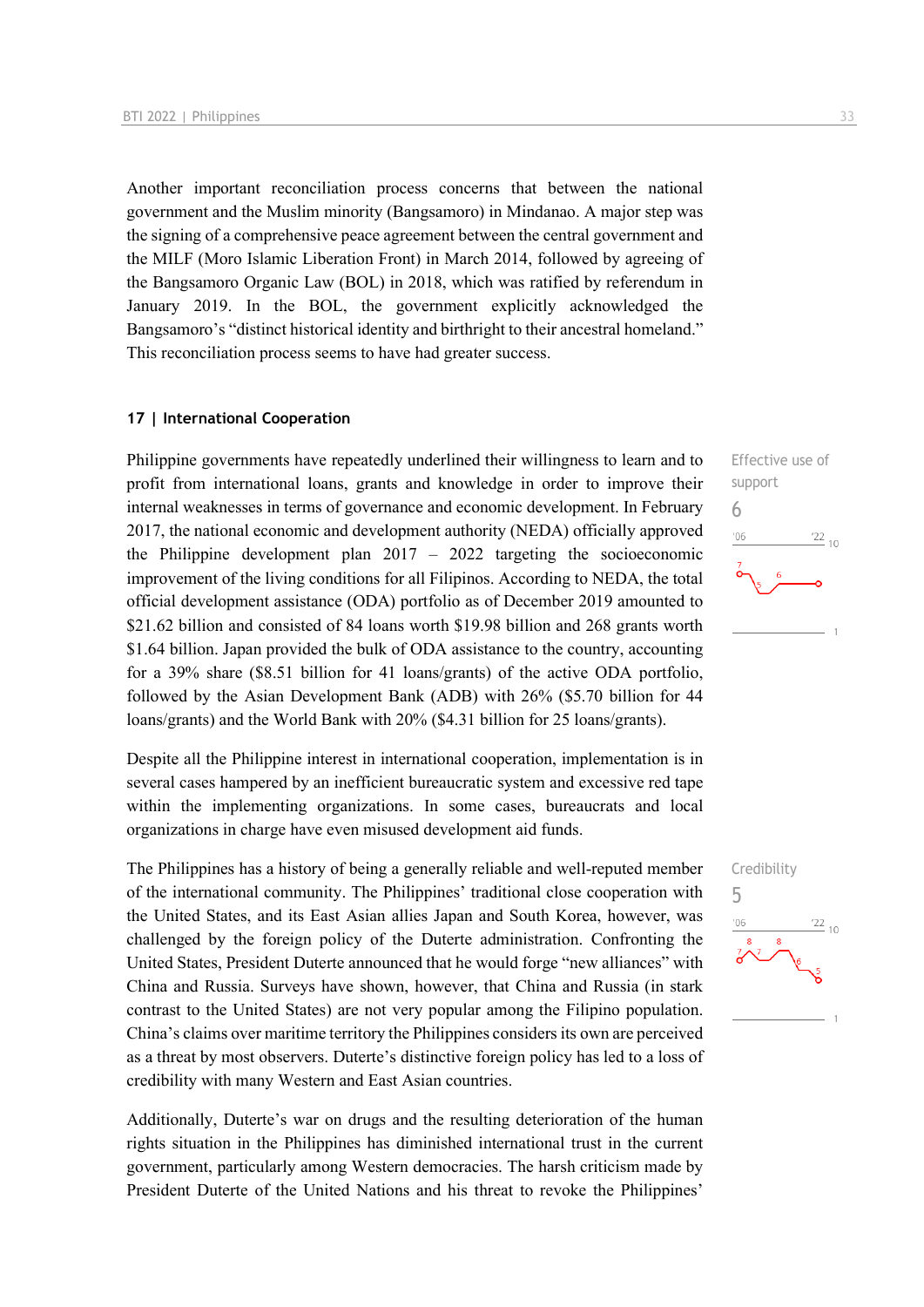membership, has irritated international organizations. In March 2018, the Philippines withdrew from the International Criminal Court (ICC), a month after the judicial body started an inquiry into President Duterte's controversial war on drugs. Duterte threatened to arrest ICC prosecutor Fatou Bensouda, who had announced the start of a preliminary examination, if she were to enter the country.

In July 2019, the U.N. Human Rights Council adopted a resolution requesting that the Office of the High Commissioner for Human Rights (OHCHR) present a report on the human rights situation in the Philippines. In retaliation, the Duterte government in late August issued a memorandum, ordering agencies of the Philippine government not to accept financial assistance from the 18 countries that voted in favor of the resolution.

In January 2020, President Rodrigo Duterte of the Philippines suspended the 1998 Philippine–U.S. Visiting Forces Agreement after the United States refused to grant a visitor visa to Ronald dela Rosa, a close confidant of Duterte and (as a former police chief) one of the main architects of the war on drugs. This decision was revised only in June 2020.

The mentioned examples illustrate the erratic and ad hoc diplomacy of the Duterte administration. It also reflects the low regard in which the Duterte administration holds traditional partners such as the United States or international organizations including the United Nations and the European Union. Accordingly, the credibility of the Philippines in the international sphere has substantially decreased.

As an island state with no land borders with any neighbor, the Philippines has in general good diplomatic relations with all Southeast Asian countries. Being, for a long time, one of the few pro-market democracies, the Philippines traditionally played a leading role within the ASEAN community in promoting democracy and open markets. In the review period, however, the Philippines irritated many of its ASEAN partners with its pro-China foreign policy, particularly with regard to the Chinese territorial claims in the South China Sea. Even when in June 2019, the Chinese steel-hulled vessel Yuemaobinyu 42212 rammed, sank and abandoned a wooden Philippine fishing vessel, President Duterte (in contrast to the large majority of the ASEAN member countries) did not condemn but played down this incident.

Consequently, the political leadership of the Philippines still cooperates with its neighbors, although the Philippines' China-friendly foreign policy approach has led to concern in many ASEAN capitals. In addition, the Duterte administration has made it clear that it does not want to comply in all cases with the rules set by regional and international organizations such as the United Nations (see "Credibility").

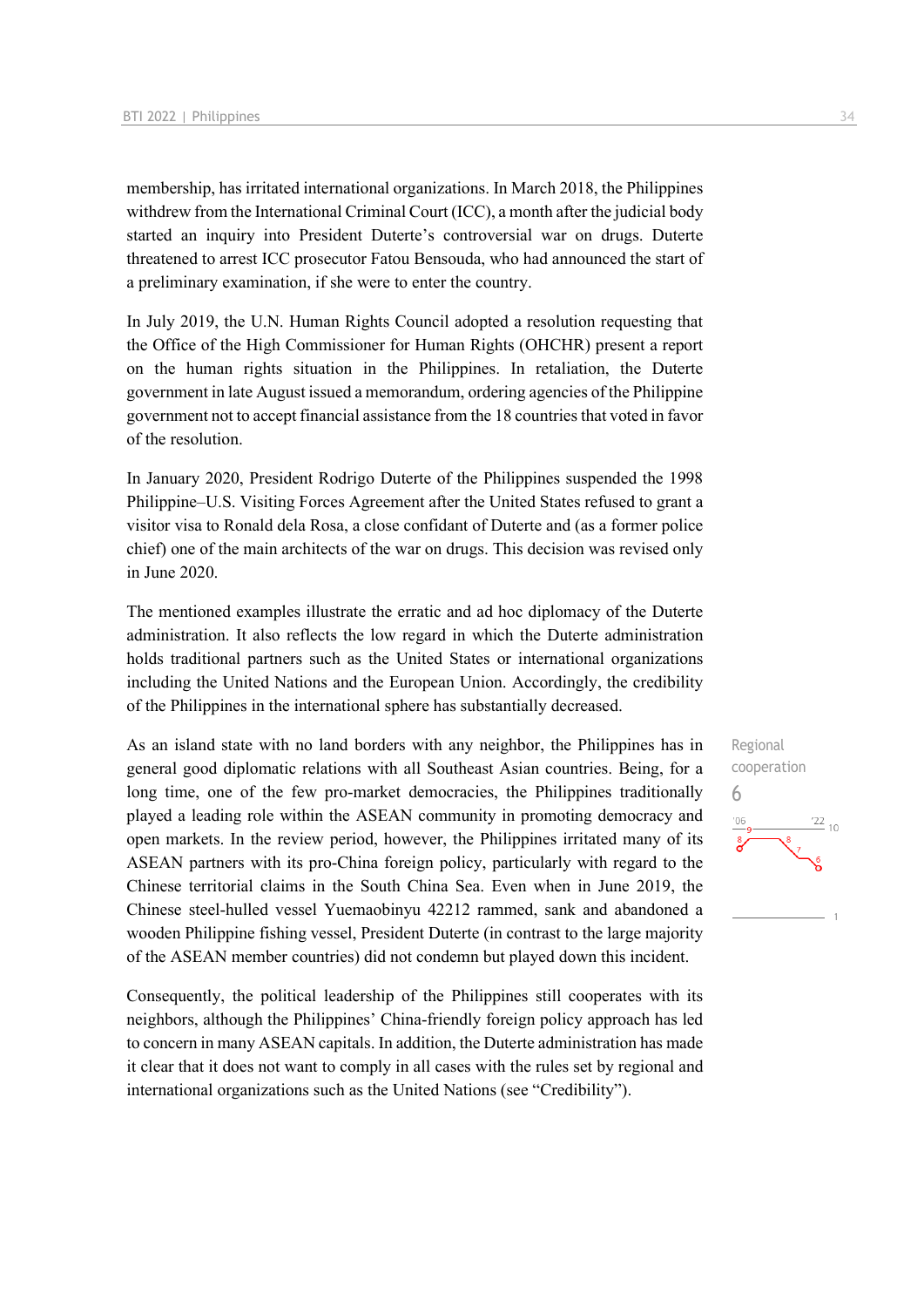## Strategic Outlook

So far, the constitution of 1987 has not been amended at all, despite its many weaknesses. One of the reasons for this is that there is widespread suspicion that the current powerholder would use the amendments for his or her own political gain, for example, by extending the president's term of office. It is, therefore, necessary to establish a non-partisan commission to provide a constitutional draft that cannot be obstructed by politicians in Congress or the incumbent administration. A new constitution should include features that strengthen checks and balances, reduce the possibilities for the president to dominate the legislative and judicial branches of government, establish a mechanism for the protection of civil and human rights, and also create an effective anti-dynasty provision to challenge the main structural problem of the Philippines, namely the dominance of entrenched family clans in politics and the economy. The influence of entrenched family clans must be reduced in order to make politics and the economy more transparent and competitive. The anti-dynasty law, which has been debated in Congress since 1987, must eventually be passed.

The major economic challenges for the Philippines are sustaining the current positive economic growth trajectory and reducing poverty and inequality. The Duterte administration should seek to promote industries with high potential for growth and impact (e.g., intra-Asian tourism and business process outsourcing). This could also act to limit the brain-drain of skilled workers who often emigrate to higher-income countries.

In addition, the government should place more efficacy on improving the country's outdated infrastructure. The congested traffic situation in Metro Manila, for example, is not only a major concern for all local citizens but causes immense financial damage to the country as well. Some large-scale infrastructure programs have already begun, but administrative mismanagement has created huge delays in implementation. The Duterte government should look to draw policy lessons from neighboring Indonesia, where the government of Joko Widodo significantly improved the country's infrastructure over a five-year period.

In terms of poverty reduction, the government should transform the country's current trajectory of economic growth into a more inclusive version which contributes to improving the living conditions of the millions of poor Filipinos. Despite the Duterte government increasing expenditure on health care and education, the absolute and relative poverty rates are still below the East Asian average. Only with a better educated population can the country significantly reduce poverty and increase its international competitiveness.

In the short and medium term, the Philippines needs to deal with the economic damage of the COVID-19 pandemic and rebuild the national economy. The perspective for economic recovery is not bad, as international financial organizations such as the Asian Development Bank and the World Bank predict a relatively quick recovery after the end of the pandemic. One lesson of the COVID-19 pandemic should be that the public health care sector needs adequate attention and